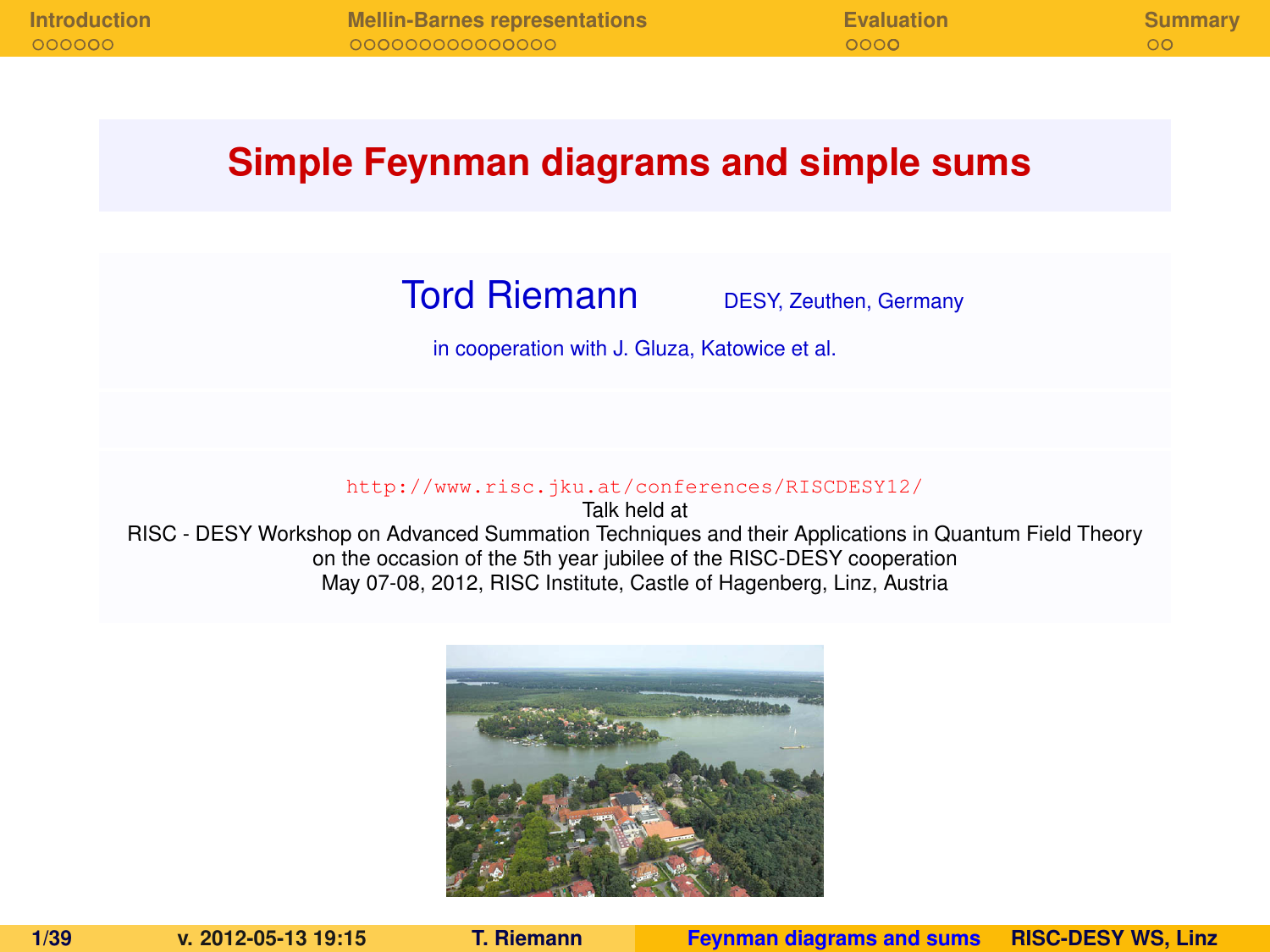| <b>Introduction</b> | Mellin-Barnes representations | Evaluation | Summary |
|---------------------|-------------------------------|------------|---------|
| 000000              | 000000000000000               | 0000       |         |

**[Introduction](#page-2-0)**





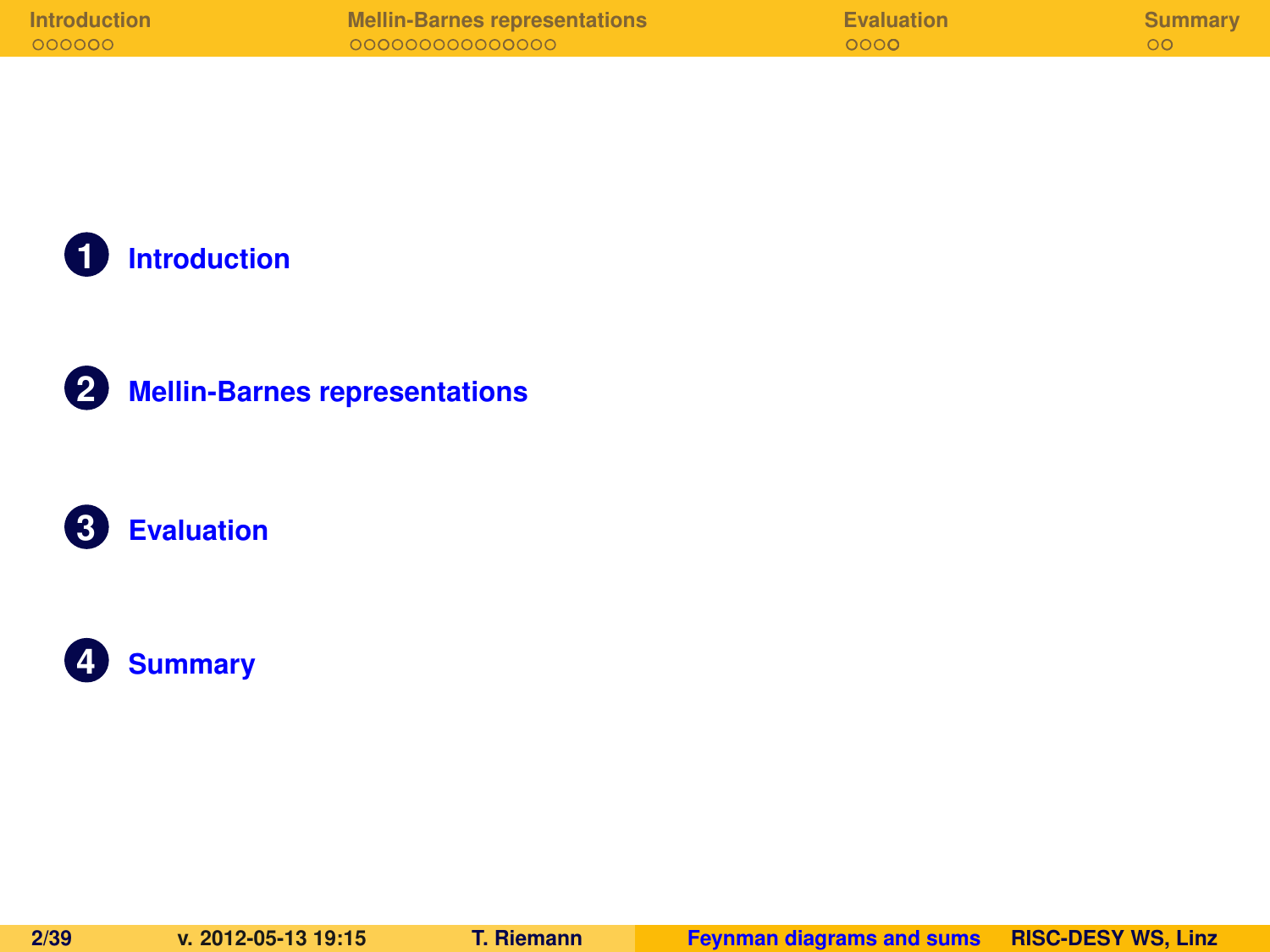| <b>Introduction</b>  | <b>Mellin-Barnes representations</b> | Evaluation | Summary |
|----------------------|--------------------------------------|------------|---------|
| $\bullet$ 00000      | 000000000000000                      | 0000       |         |
|                      |                                      |            |         |
| This is not a review |                                      |            |         |

... and it is also not a lecture

For many references and a more balanced list of references see some older lectures located at my homepage in Zeuthen:

```
http://www-zeuthen.desy.de/˜riemann/
e.g.
```
<span id="page-2-0"></span>"Feynman Integrals and Mellin-Barnes representations" Lecture, DESY CAPP School, March 2011, Zeuthen, Germany [http://www-zeuthen.desy.de/˜riemann/Talks/riemann-capp-2011.pdf](http://www-zeuthen.desy.de/~riemann/Talks/riemann-capp-2011.pdf) "Feynman Integrals - Mellin-Barnes representations - Sums" Two lectures, Humboldt-Universitt, Berlin, June 2010 [http://www-zeuthen.desy.de/˜riemann/Talks/](http://www-zeuthen.desy.de/~riemann/Talks/HUB-Berlin-SS10-MB-lectures.pdf) [HUB-Berlin-SS10-MB-lectures.pdf](http://www-zeuthen.desy.de/~riemann/Talks/HUB-Berlin-SS10-MB-lectures.pdf) "Evaluation of Feynman diagrams with Mellin-Barnes representations" Lecture at Helmholtz-JINR CALC School, July 2009, JINR, Dubna, Russia [http://www-zeuthen.desy.de/˜riemann/Talks/calc2009-riemann.pdf](http://www-zeuthen.desy.de/~riemann/Talks/calc2009-riemann.pdf) "Evaluation of Feynman Integrals: Advanced Methods" Three lectures, RECAPP 2009, February 2009, Allahabad, India [http://www-zeuthen.desy.de/˜riemann/Talks/riemann-recapp-09.pdf](http://www-zeuthen.desy.de/~riemann/Talks/riemann-recapp-09.pdf)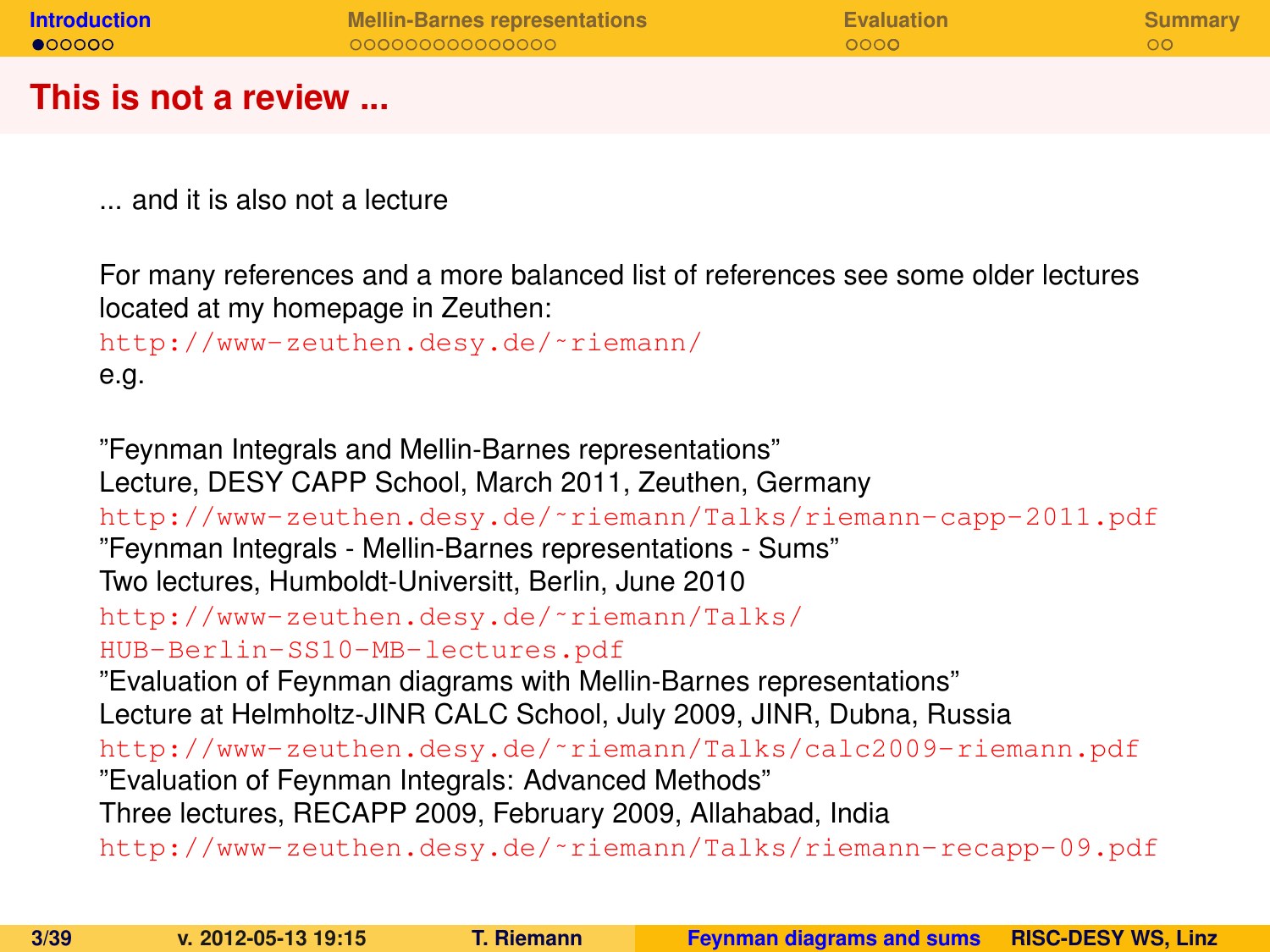| <b>Introduction</b> | <b>Mellin-Barnes representations</b> | Evaluation | Summary |
|---------------------|--------------------------------------|------------|---------|
| 000000              | 000000000000000                      | $0000 -$   |         |
|                     |                                      |            |         |

#### **Introduction – Feynman integrals I**

**The perturbative expansion in a small coupling constant may be treated with Feynman integrals.**

**The Feynman integrals may be visualized by Feynman diagrams.**

**Higher orders in perturbation theory lead to Feynman diagrams with more and more loops - closed lines, repesenting internal virtual particles.**

**Normally, the lowest perturbative order has no Feynman diagrams with loops and is then called Born approximation.**

**The higher orders of perturbation theory are also called "radiative corrections".**

**The one-loop corrections are, at least in principle, easy to calculate.**

**For non-abelian gauge field theories with spontaneous symmetry breaking - e.g. the Standard Model the basics for one-loop calculations with dimensional regularization have been systematically worked out more than 30 years ago.**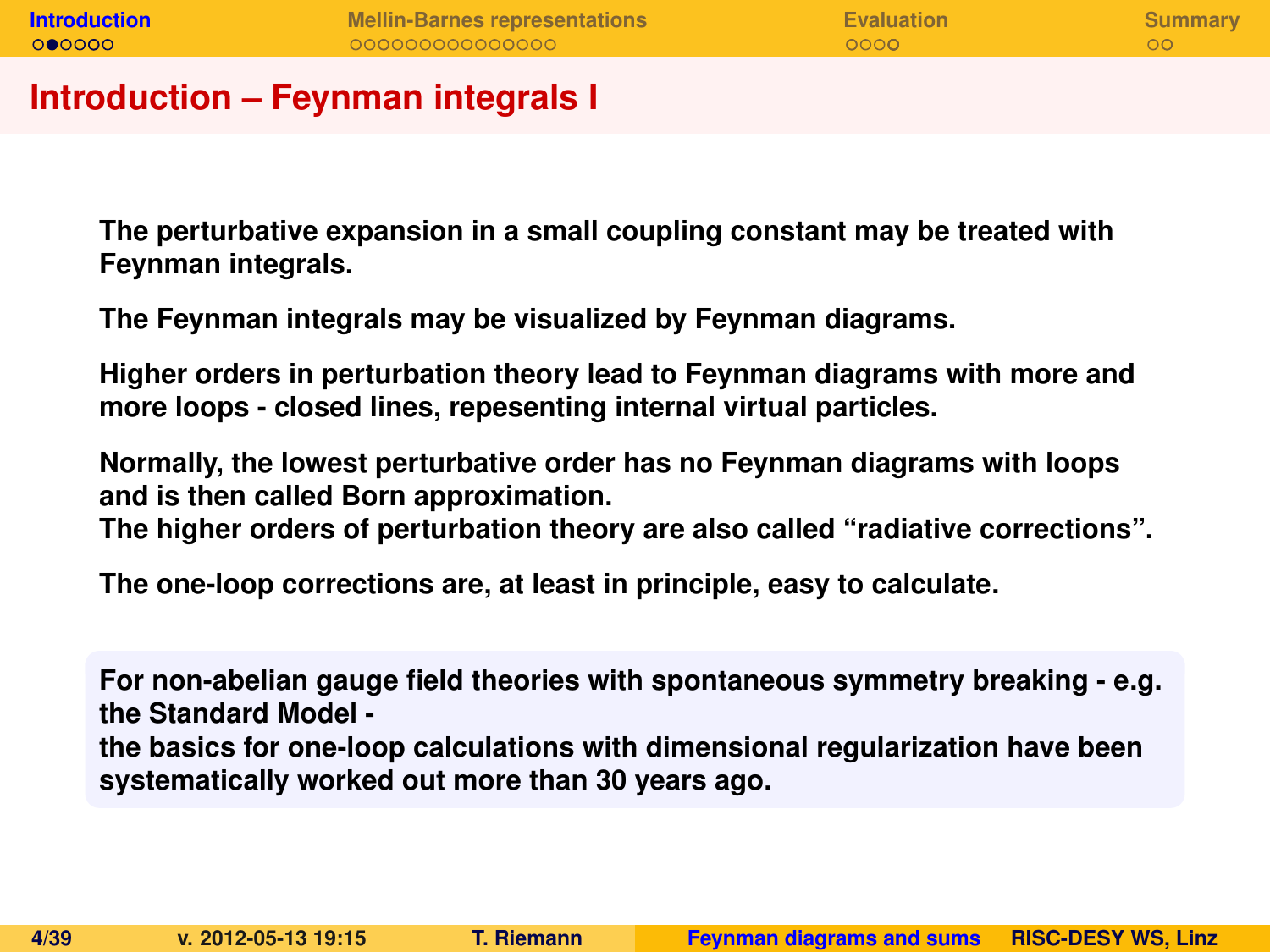#### **Seminal articles are:**

...

# All the scalar Feynman integrals for 4-particle interactions

**... are expressed in terms of a basis of 1-point functions – tadpoles 2-point functions – self-energies 3-point functions – vertices 4-point functions – box diagrams 't Hooft, Veltman, "Scalar One Loop Integrals", [\[1,](#page-37-0) Nucl.Phys. B153, 1978] All the scalar integrals lead to Euler Dilogarithms or simpler functions.**

## The tensor Feynman integrals ...

**... stem from fermion and/or boson propagators and from vector boson couplings, and they may be traced back to the basis of scalar Feynman integrals, see Passarino, Veltman, "One Loop Corrections for**  $e^+e^-$  Annihilation Into  $\mu^+\mu^-$  in **the Weinberg Model", [\[2,](#page-37-1) Nucl.Phys. B160, 1979] Basic idea:**

**Derive a system of algebraic equations for the tensor integrals and solve it.**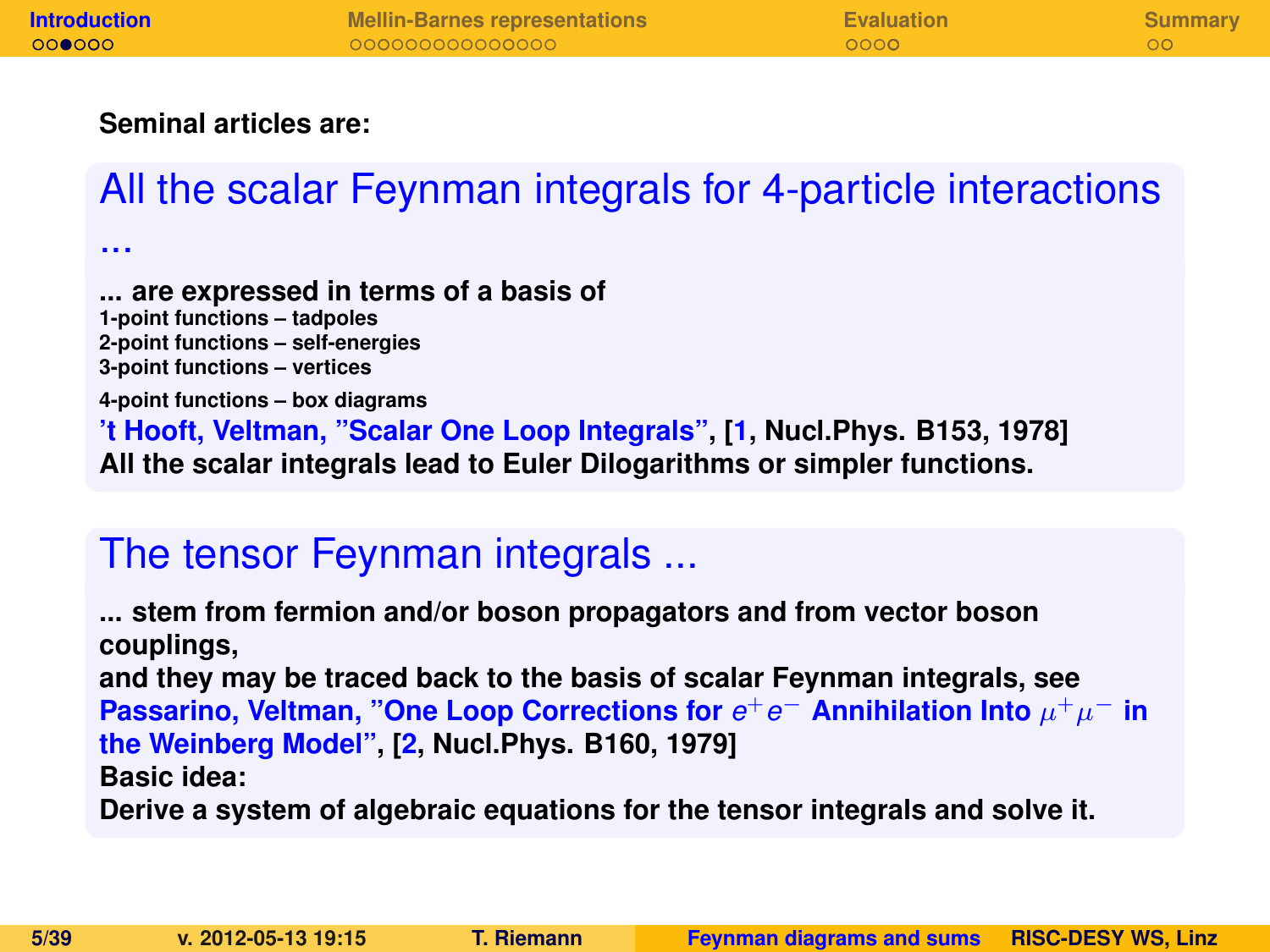Not solved in the old papers:

# more external particles

case of more external particles, i.e. *N*-point functions with  $N > 4$ 

# kinematical singularities

treatment of kinematical singularities or of spurious singularities, artificially introduced by the algorithm

# higher terms in  $\epsilon$

higher terms in  $\epsilon$ , stemming from the so-called  $\epsilon$ -expansion in  $d = 4 - 2\epsilon$  due to the dimensional regularization

The  $\epsilon^0=$  constant terms are physical, singular terms have to compensate each other, and higher powers of  $\epsilon$  interact with higher order corrections from perturbation theory.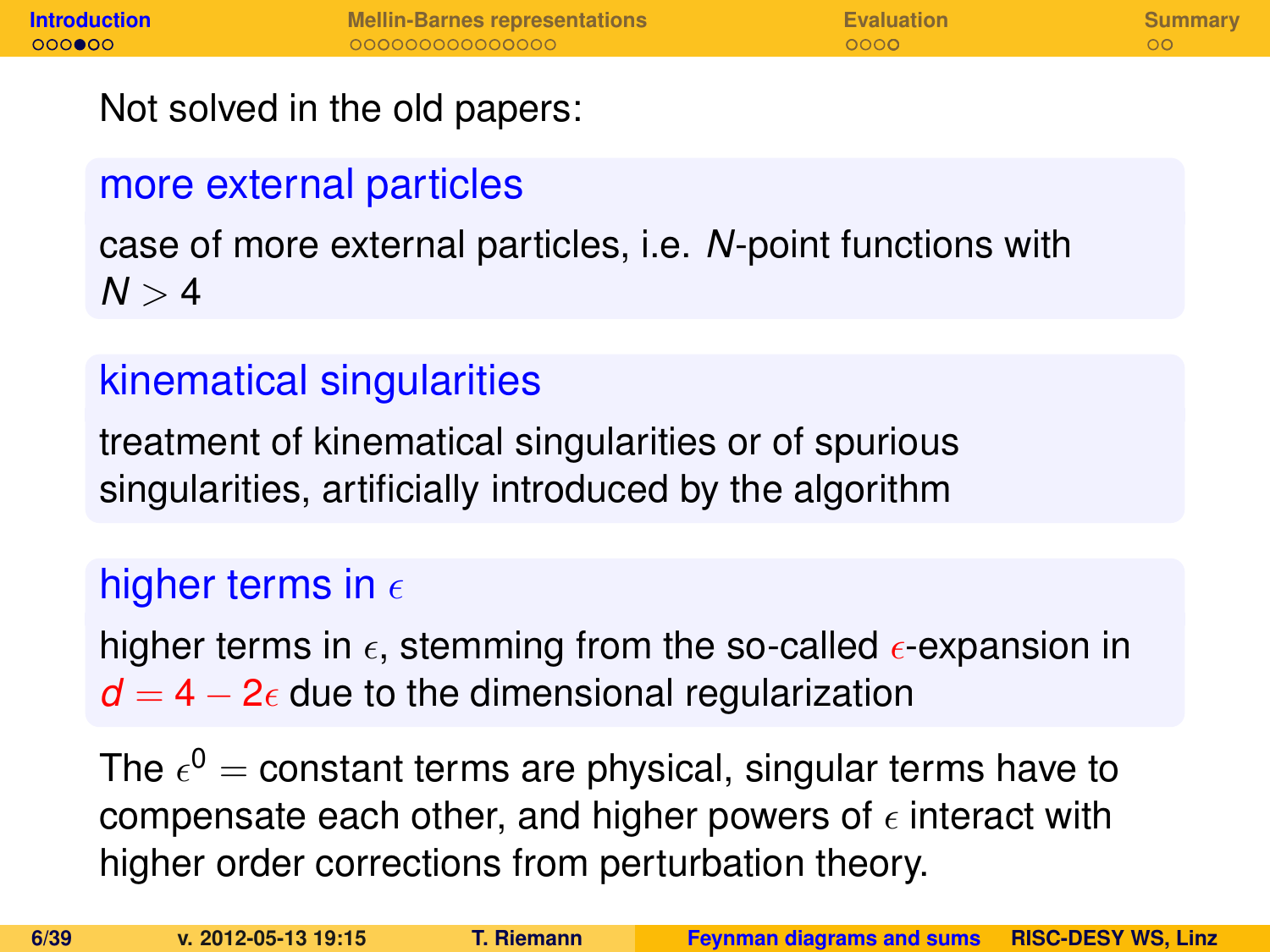| <b>Introduction</b> | <b>Mellin-Barnes representations</b> | Evaluation | Summary |
|---------------------|--------------------------------------|------------|---------|
| 000000              | 000000000000000                      | 0000       |         |
|                     |                                      |            |         |

#### **Some later generalizations I**

Look at 1-loop Feynman integrals, but we are interested in expressions fulfilled for ...

- *n* external particles,  $n = 5, \dots 8$  and higher, with proper treatment of singularities
- higher orders in the  $\epsilon$ -expansion
- arbitrary kinematical situations, including massive particles

All this leads to Feynman integrals with **many different scales**

e.g. a **4-point function**, with 4 external momenta *p<sup>i</sup>* , *i* = 1, · · · 4 may depend in general on:

- **2 kinematical variables**, usually called  $s \sim p_1p_2$  and  $t \sim p_1p_3$ ,

where  $s + t + u = 0, u \sim p_1 p_4$ , but due to  $p_1 + p_2 + p_3 = -p_4$  the *u* is not independent

- **plus 4 internal masses** *M<sup>i</sup>*
- plus 4 external "virtualities"  $p_i^2 \equiv m_i^2$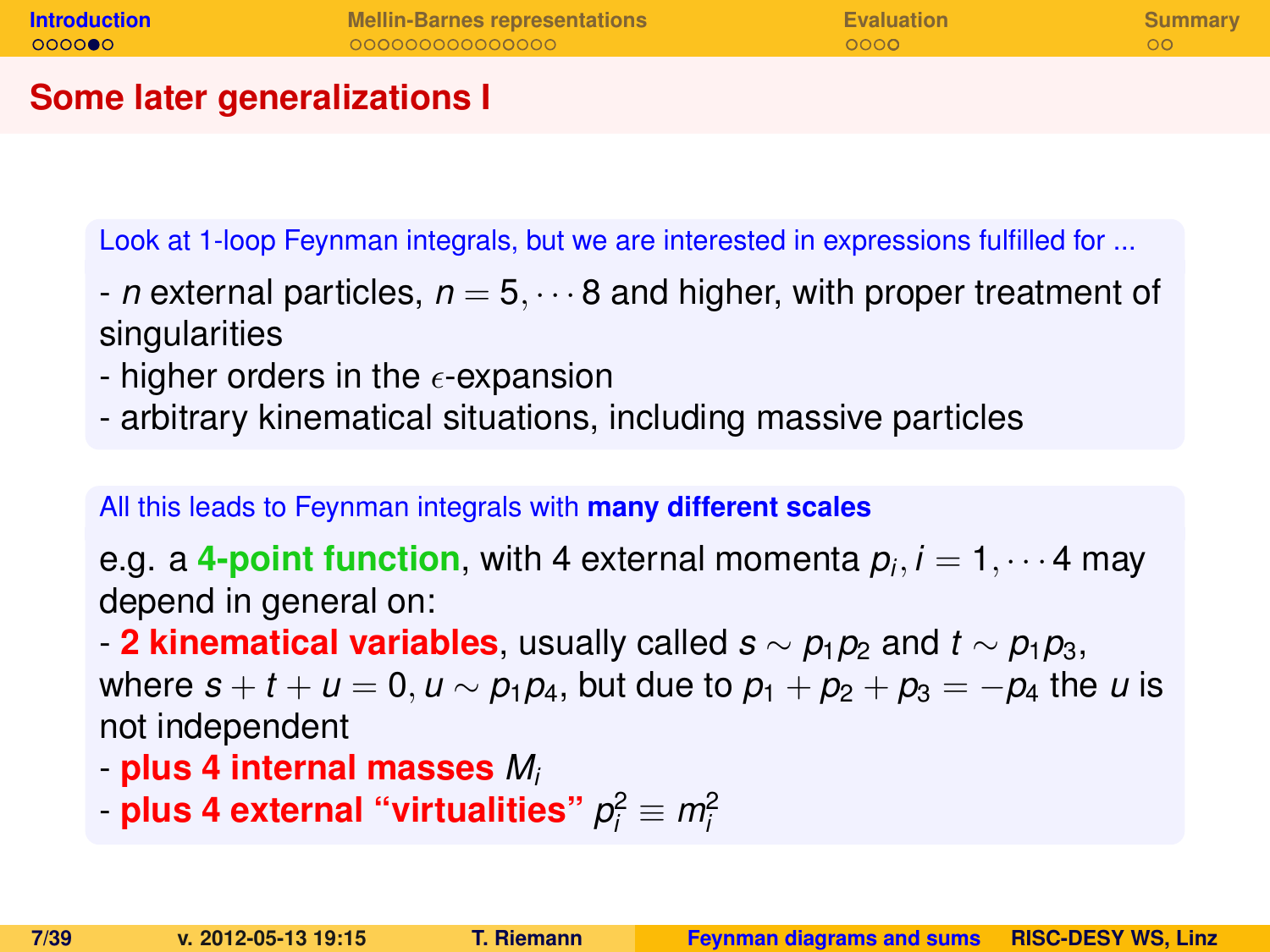| <b>Introduction</b>           | <b>Mellin-Barnes representations</b> | Evaluation | Summary |
|-------------------------------|--------------------------------------|------------|---------|
| 000000                        | 000000000000000                      | 0000       | ററ      |
| Some later generalizations II |                                      |            |         |

It would be wonderful to have an algorithm for **automatic evaluation** of ll the scalar integrals by infinite sums.

One question:

How to systematically evaluate the 1-loop Feynman integrals

Can this be extended to *n* loop?

Rest of this talk:

### Use of Mellin-Barnes integrals

Explain one approach with use of Mellin-Barnes integrals, leading to infinite sums to be evaluated somehow by somebody.

Somehow  $\ldots$  somebody = question to people at RISC  $\cdots$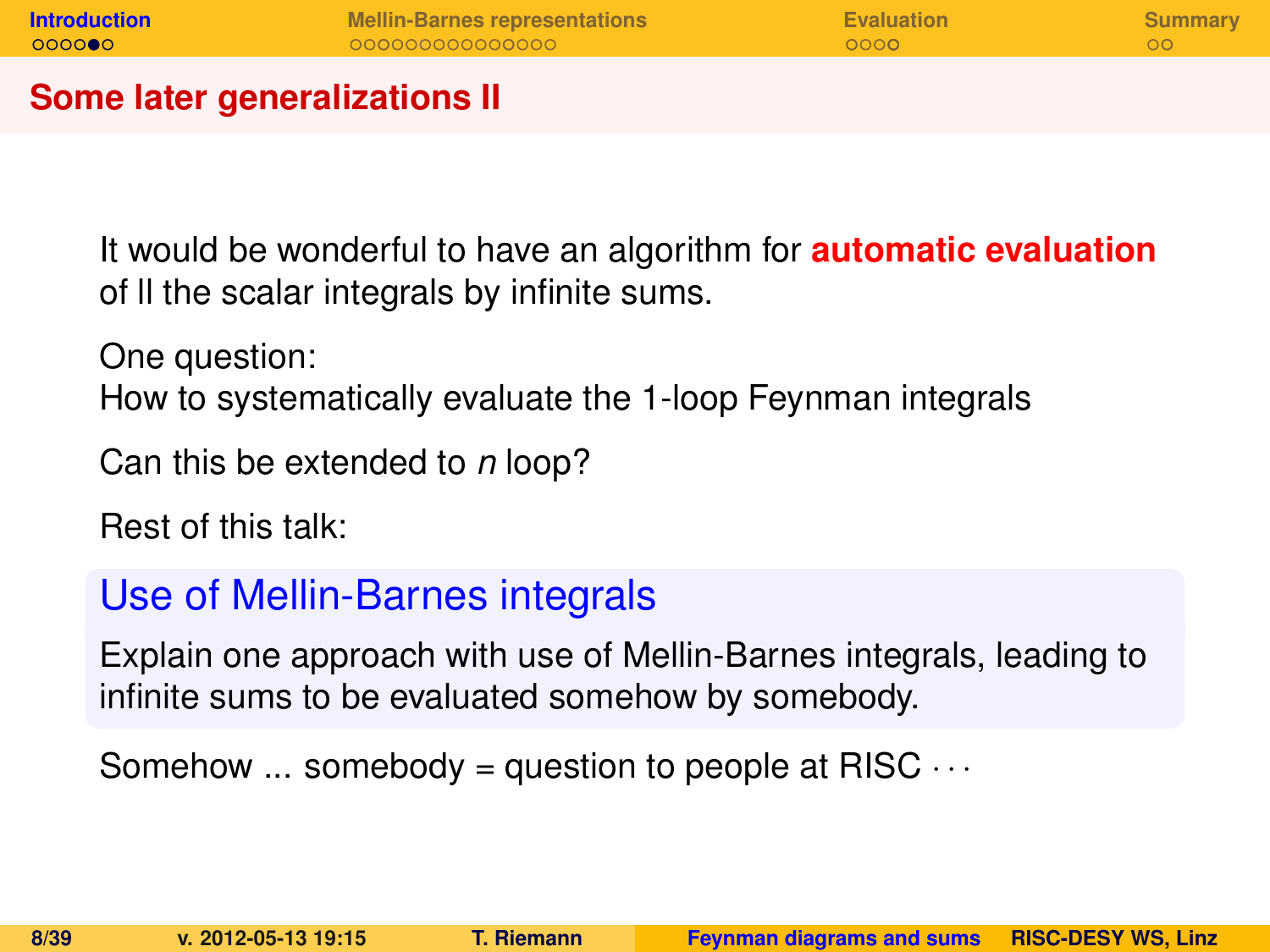| <b>Introduction</b> | <b>Mellin-Barnes representations</b> | Evaluation | Summary |
|---------------------|--------------------------------------|------------|---------|
| 000000              | 000000000000000                      | 0000       |         |
|                     |                                      |            |         |

### **Tensor integrals: A simple example**

## 1-loop self-energy:

$$
\begin{array}{rcl}\n l_2^{\mu} & = & \int \frac{d^d k}{i\pi^{d/2}} \frac{k^{\mu}}{[k^2 - M_1^2] \left[ (k+p)^2 - M_2^2 \right]} \\
 & = & p_{\mu} B_1\n \end{array}
$$

### Solve:

$$
p_{\mu}I_{2}^{\mu} = p^{2}B_{1}(p, M_{1}, M_{2})
$$
  
\n
$$
= \int \frac{d^{d}k}{i\pi^{d/2}} \frac{pk}{[k^{2} - M_{1}^{2}][(k+p)^{2} - M_{2}^{2}]} = \int \frac{d^{d}k}{i\pi^{d/2}} \frac{pk}{D_{1} D_{2}}
$$
  
\n
$$
= \int \frac{d^{d}k}{i\pi^{d/2}} \left[ \frac{D_{2} - (p^{2} - M_{2}^{2} - M_{1}^{2}) - D_{1}}{D_{1} D_{2}} \right],
$$
  
\n
$$
B_{1}(p, M_{1}, M_{2}) = \frac{1}{2p^{2}} \left[ A_{0}(M_{1}) - A_{0}(M_{2}) - (p^{2} - M_{2}^{2} - M_{1}^{2}) B_{0}(p, M_{1}, M_{2}) \right]
$$

A tensor Feynman integral is expressed in terms of scalar Feynman integrals.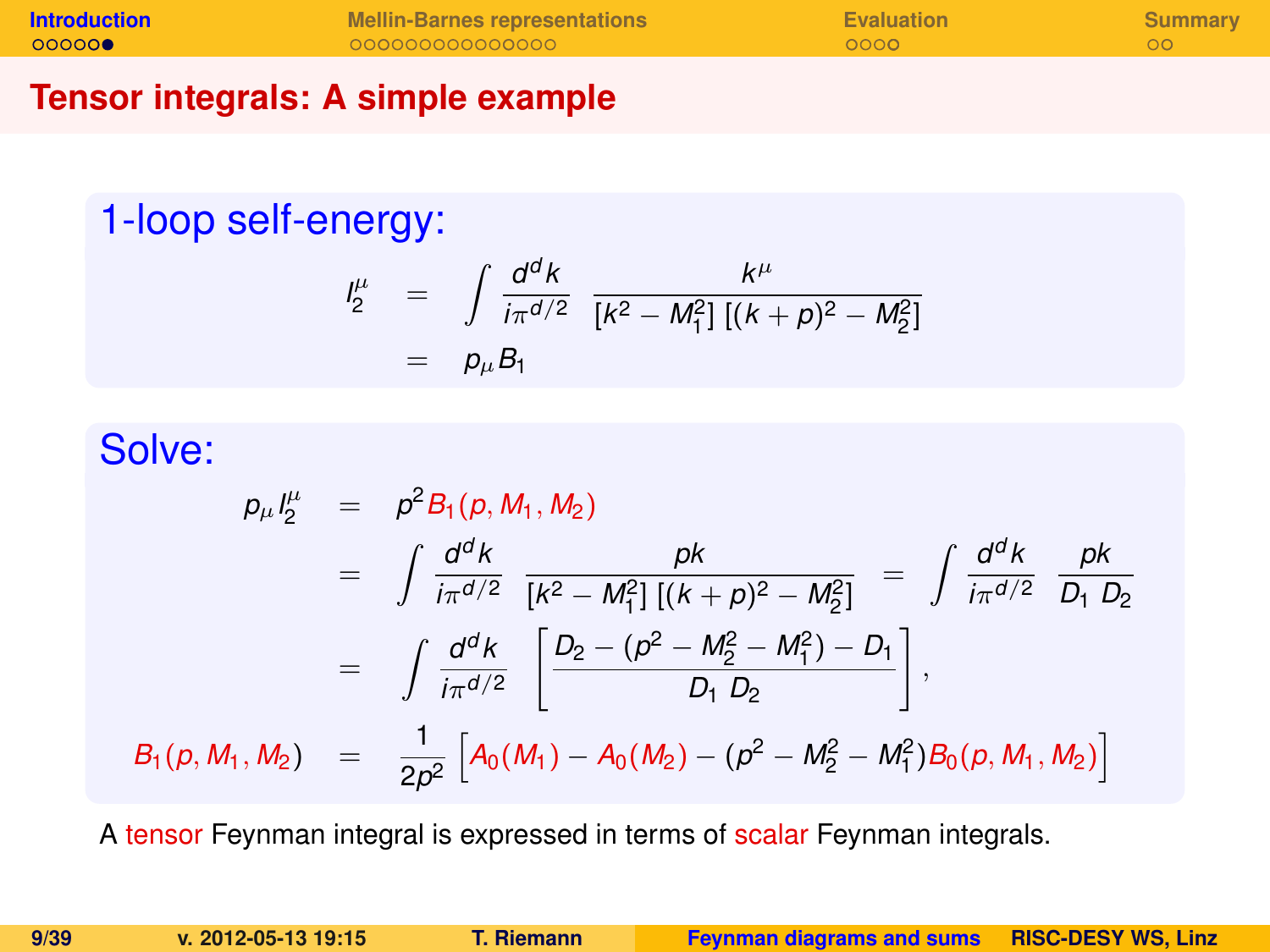| <b>Introduction</b> | <b>Mellin-Barnes representations</b> | <b>Evaluation</b> | Summary |
|---------------------|--------------------------------------|-------------------|---------|
| 000000              | $\bullet$ 00000000000000             | 0000              |         |

#### **Feynman integrals: The Bhabha box diagram**

In the rest of the talk we use as example, in  $d = 4 - 2\epsilon$ .

$$
e^-(p_1)+e^+(p_2) \rightarrow e^-(p_3)+e^+(p_4)
$$

with kinematics

$$
p_1 + p_2 = p_3 + p_4
$$
  
\n
$$
p_1^2 = p_2^2 = p_3^2 = p_4^2 = m^2
$$
  
\n
$$
(p_1 + p_2)^2 = s
$$
  
\n
$$
(p_1 - p_3)^2 = t
$$

Bhabha box, with photon exchange in *s* channel:

<span id="page-9-0"></span>
$$
l_4 = \int \frac{d^d k}{i\pi^{d/2}} \frac{1}{[k^2 - m^2 + i\epsilon] \times [(k + p_1)^2] + i\epsilon]}
$$
  
 
$$
\times \frac{1}{[(k + p_1 + p_2)^2 - m^2 + i\epsilon] \times [(k + p_3)^2 + i\epsilon]}
$$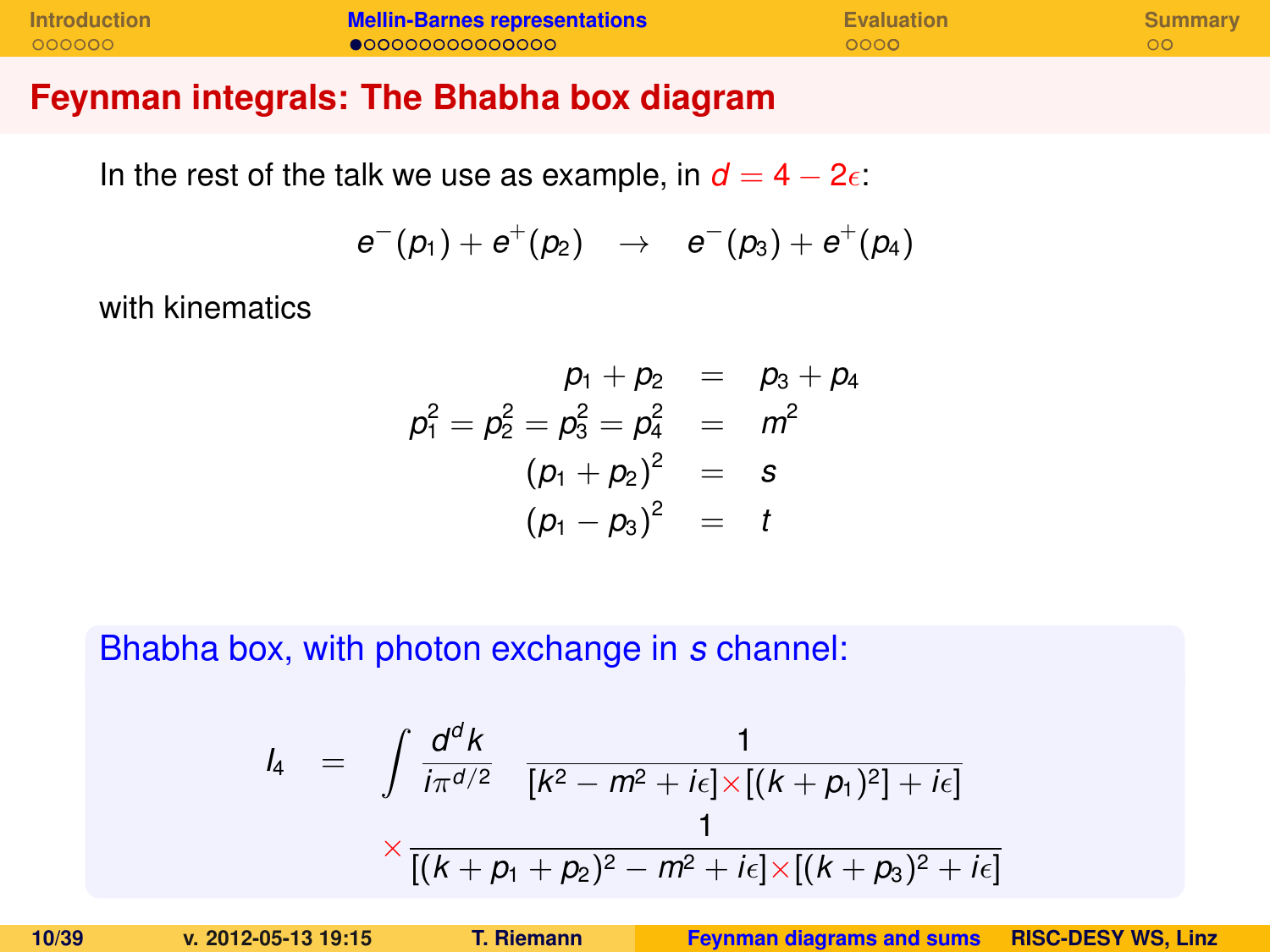| <b>Introduction</b> | <b>Mellin-Barnes representations</b> | Evaluation | Summary |
|---------------------|--------------------------------------|------------|---------|
| 000000              | 000000000000000                      | 0000       |         |

### **The Feynman diagram I**

$$
I_4 = Box(s,t) =
$$



Figure: The topology of the massive QED box diagram (aka B4l2m).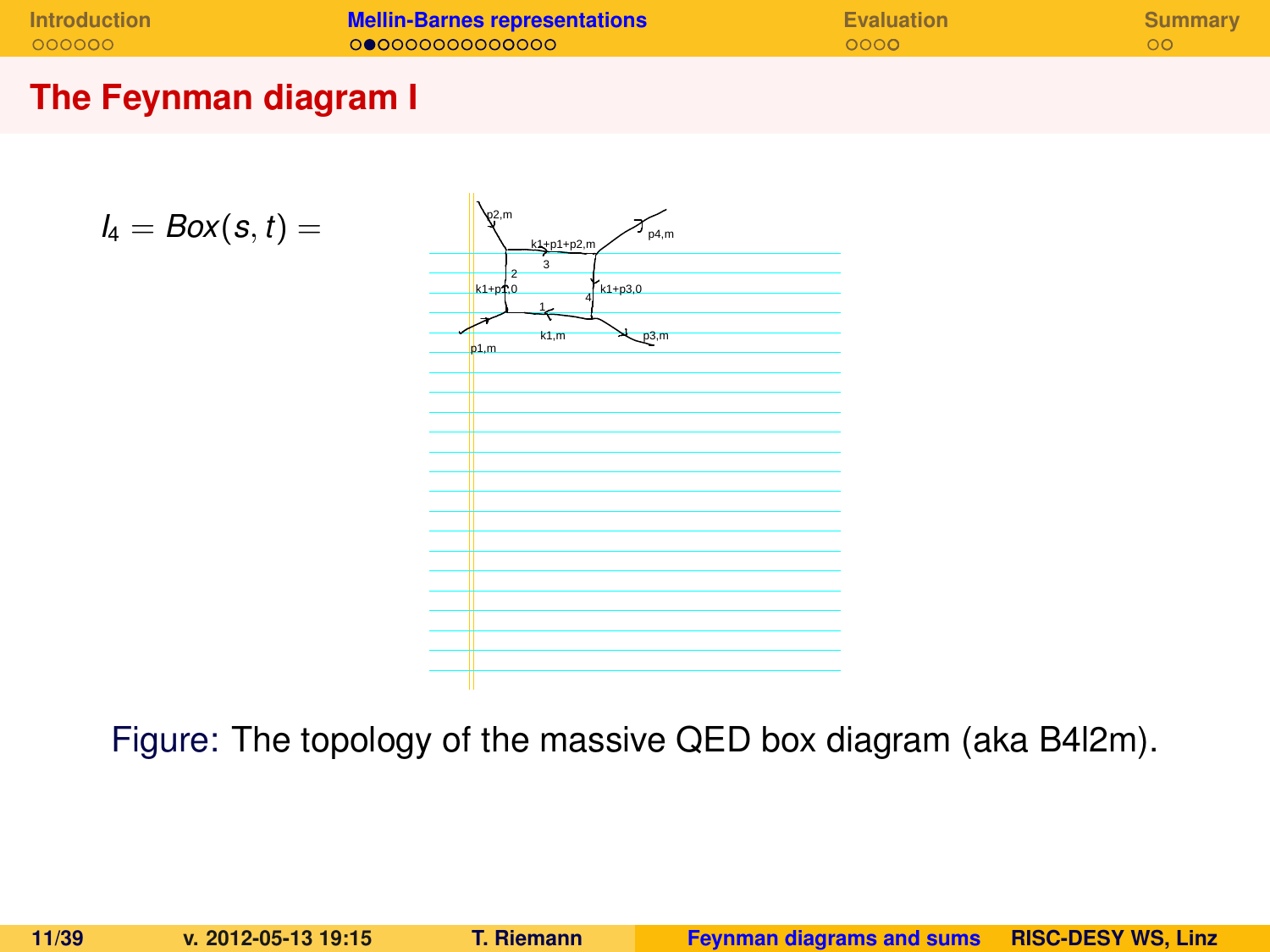| <b>Introduction</b> | <b>Mellin-Barnes representations</b> | <b>Evaluation</b> | <b>Summary</b> |
|---------------------|--------------------------------------|-------------------|----------------|
| 000000              | 000000000000000                      | 0000              |                |
|                     |                                      |                   |                |

There are many ways to evaluate the  $\epsilon$ -expansion of  $I_4$ :

$$
I_4=\frac{1}{\epsilon}B_{-1}(s,t)+B_0(s,t)+\epsilon B_1(s,t)+\cdots
$$

Already for  $B_1(s, t)$ , the direct integration of the Feynman parameter integral becomes difficult.

### **System of differential equations**

One way, not further exemplified here, but very efficient: Derive a system of differential equations for the original *k*-momentum integral and solve it iteratively This leads to a solution in terms of e.g. **Generalized Harmonic Polylogarithms** and allows to determine arbitrary high terms *Bn*(*s*, *t*). See: Fleischer, Gluza, Lorca, Riemann, [\[3,](#page-37-2) EPJC48, 2006] and references therein, especially Bonciani et al., [\[4,](#page-37-3) NPB681, 2004].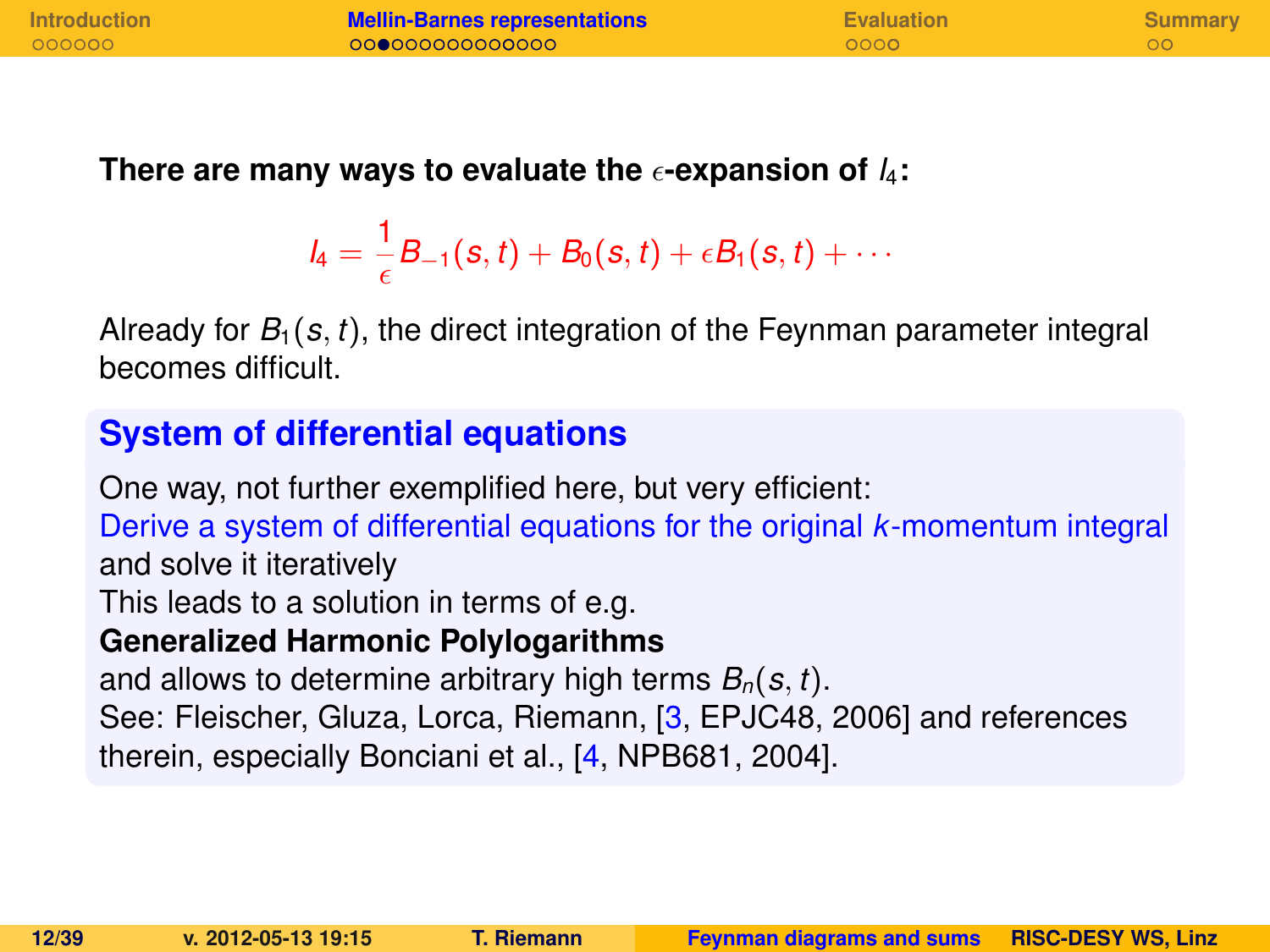| <b>Introduction</b> | <b>Mellin-Barnes representations</b> | <b>Evaluation</b> | Summary |
|---------------------|--------------------------------------|-------------------|---------|
| 000000              | 000000000000000                      | 0000              |         |

### **The general analytical result in** *d* **dimensions ...**

... was given already in 2003 by Fleischer, Jegerlehner, Tarasov in [\[5,](#page-37-4) NPB672, 2003] **in terms of two Appell hypergeometric functions** *F*<sup>1</sup> **and**  $F<sub>2</sub>$ 

**and a Kampe de Feriet function**.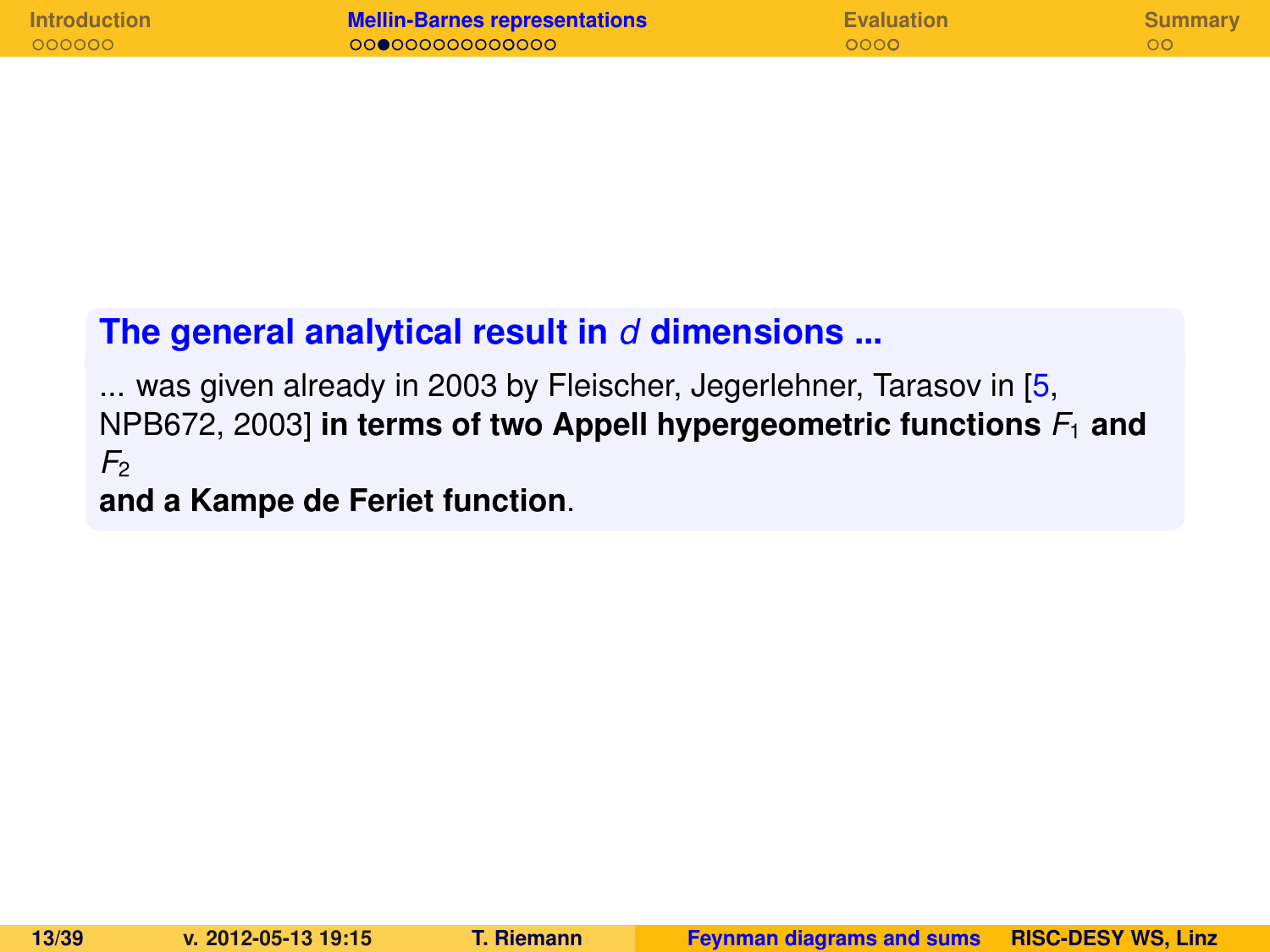| <b>Introduction</b> | <b>Mellin-Barnes representations</b> | Evaluation | Summary |
|---------------------|--------------------------------------|------------|---------|
| 000000              | 00000000000000                       | 0000       |         |

**The first -terms of the QED box diagram**

$$
I_4 = \frac{1}{\epsilon} B_{-1}(s,t) + B_0(s,t) + \epsilon B_1(s,t) + \cdots
$$

#### **with**

$$
B_{-1} = \frac{2xy}{(1-x^2)(1-y)^2} H(0,x)
$$

where  $H(0, x) \equiv \ln(x)$  has been introduced, and

$$
x = \frac{\sqrt{1-4/s}-1}{\sqrt{1-4/s}+1}, \quad y = \frac{\sqrt{1-4/t}-1}{\sqrt{1-4/t}+1},
$$

**Further,**

$$
B_0 = \frac{2}{st\sqrt{1-4/s}} H(0,x) \left[ H(0,y) + 2H(1,y) \right]
$$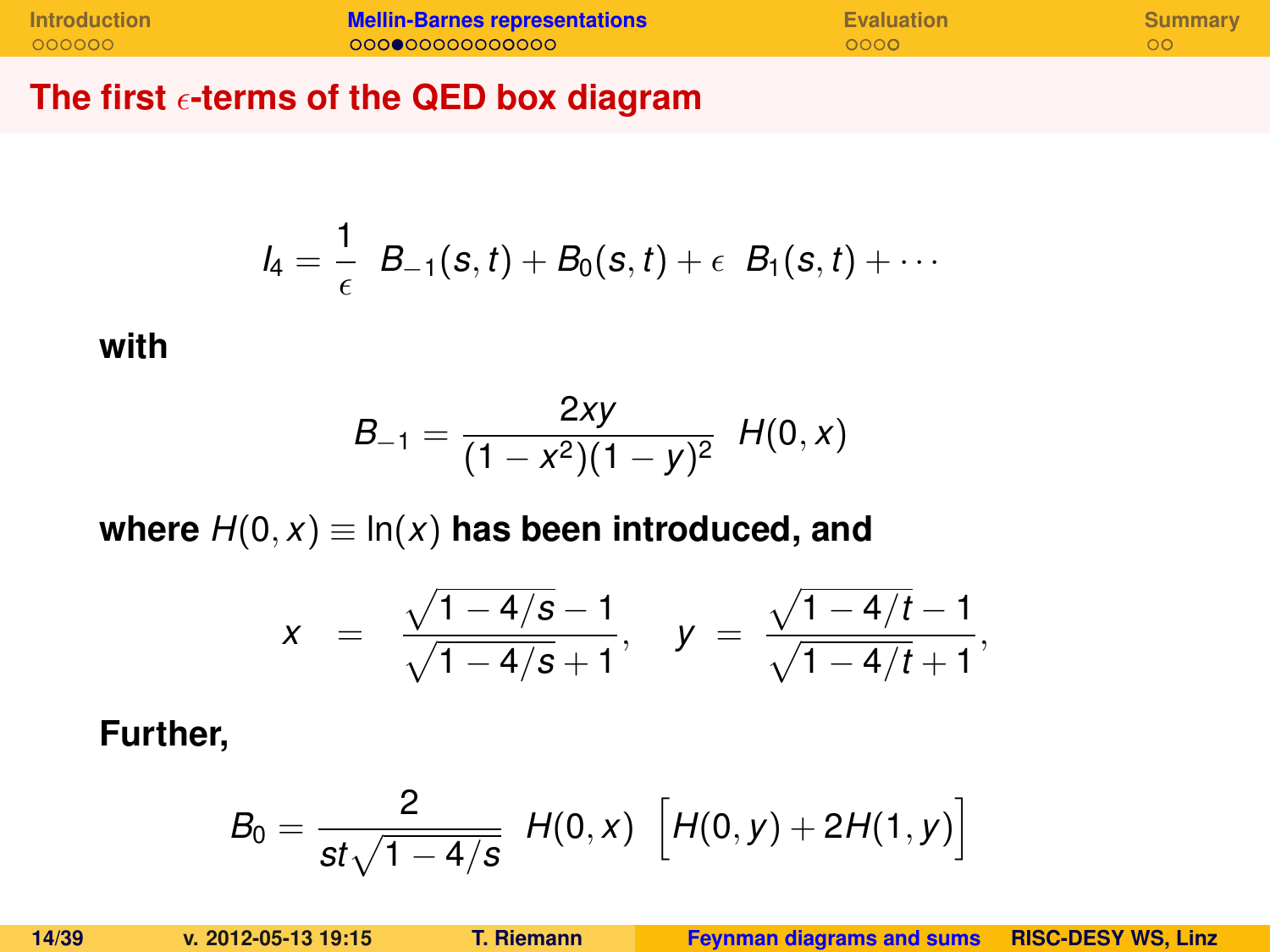| <b>Introduction</b> | <b>Mellin-Barnes representations</b> | <b>Evaluation</b> | Summary |
|---------------------|--------------------------------------|-------------------|---------|
| 000000              | 00000000000000                       | 0000              |         |

**Finally, here the -term:**

$$
B_1 = \frac{-2}{st\sqrt{1-4/s}} \Big\{ G(-\frac{1}{y}, 0, 0, x) + G(-y, 0, 0, x) -2\Big(G(-\frac{1}{y}, -1, 0, x) + G(-y, -1, 0, x)\Big) - \Big(G(-\frac{1}{y}, 0, x) + G(-y, 0, x) - 2H(-1, 0, x)\Big)[H(0, y) + 2H(1, y)] - \Big(G(-\frac{1}{y}, x) - G(-y, x) + H(0, x)\Big)[H(0, 0, y) + 2H(0, 1, y)] - \Big(5G(-\frac{1}{y}, x) - 3G(-y, x) - \frac{1}{2}H(0, x) - 2H(-1, x) - 4H(0, y)\Big)\zeta_2 - 2\Big(H(1, y)H(0, 0, y) - H(0, y)H(0, 1, y)\Big) - 2\Big(H(-1, 0, 0, x) - 2H(-1, -1, 0, x)\Big) - 2H(0, x)[H(1, 0, y) + 2H(1, 1, y)] + H(0, 0, 0, y) + 2H(1, 0, 0, y) - 2\zeta_3 \Big\}.
$$

**The functions** *G* **are generalized harmonic polylogarithms, see Gehrmann and Remiddi, [\[6,](#page-37-5) NPB601, 2001], and [\[4,](#page-37-3) NPB681, 2004].**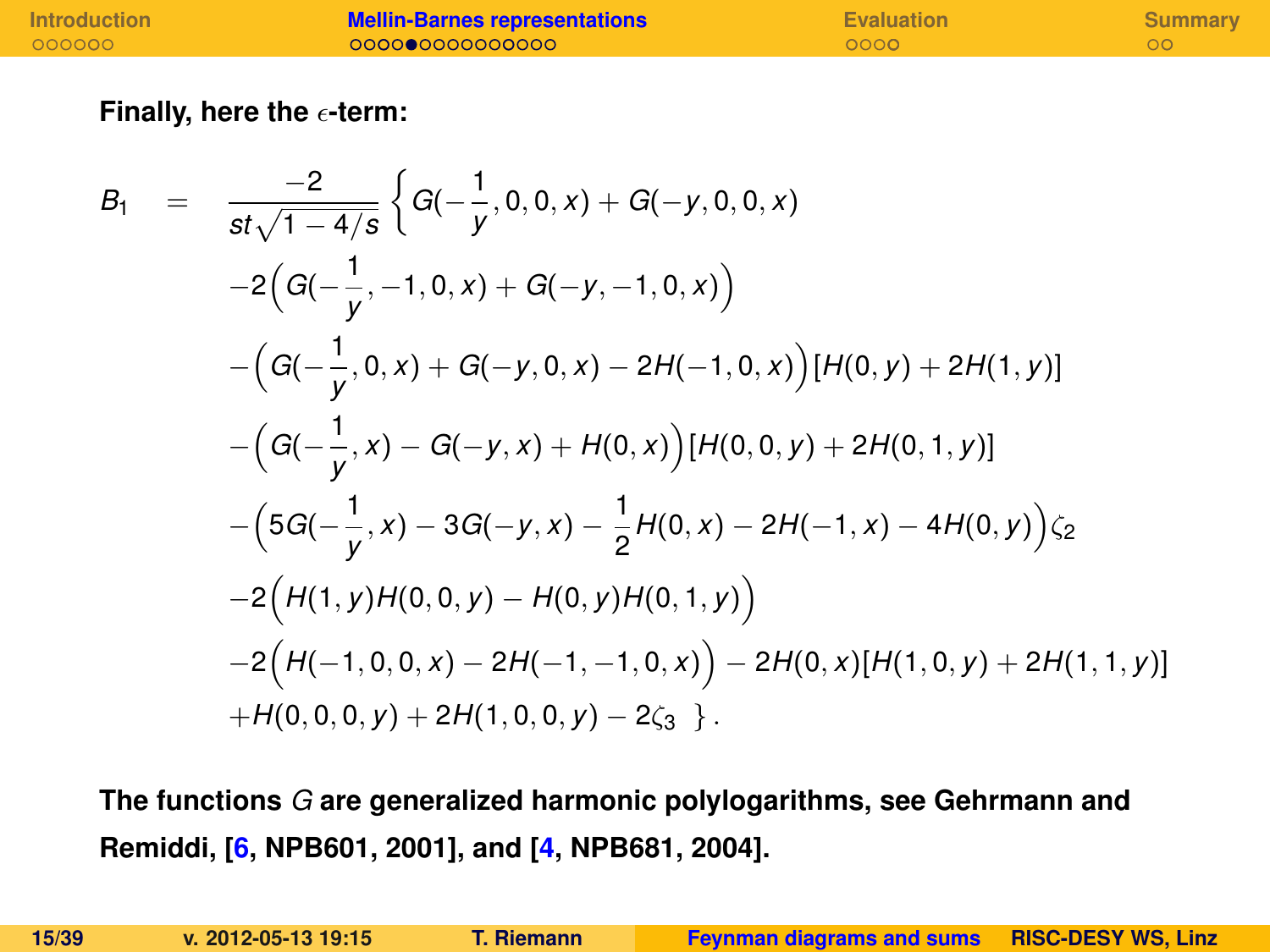#### **The 2-dimensional Harmonic Polylogarithms**

**in Bonciani et al., [\[4,](#page-37-3) NPB681, 2004], are defined as the set of functions generated by the repeated integrations**

$$
\int_0^x dz \ \{g(j;z)\} \ G(m_w;z)
$$

**with**

$$
g(-1; x) = \frac{1}{1+x}
$$
  
\n
$$
g(0; x) = \frac{1}{x}
$$
  
\n
$$
g(-y; x) = \frac{1}{y+x}
$$
  
\n
$$
g(-1/y; x) = \frac{1}{1/y+x}
$$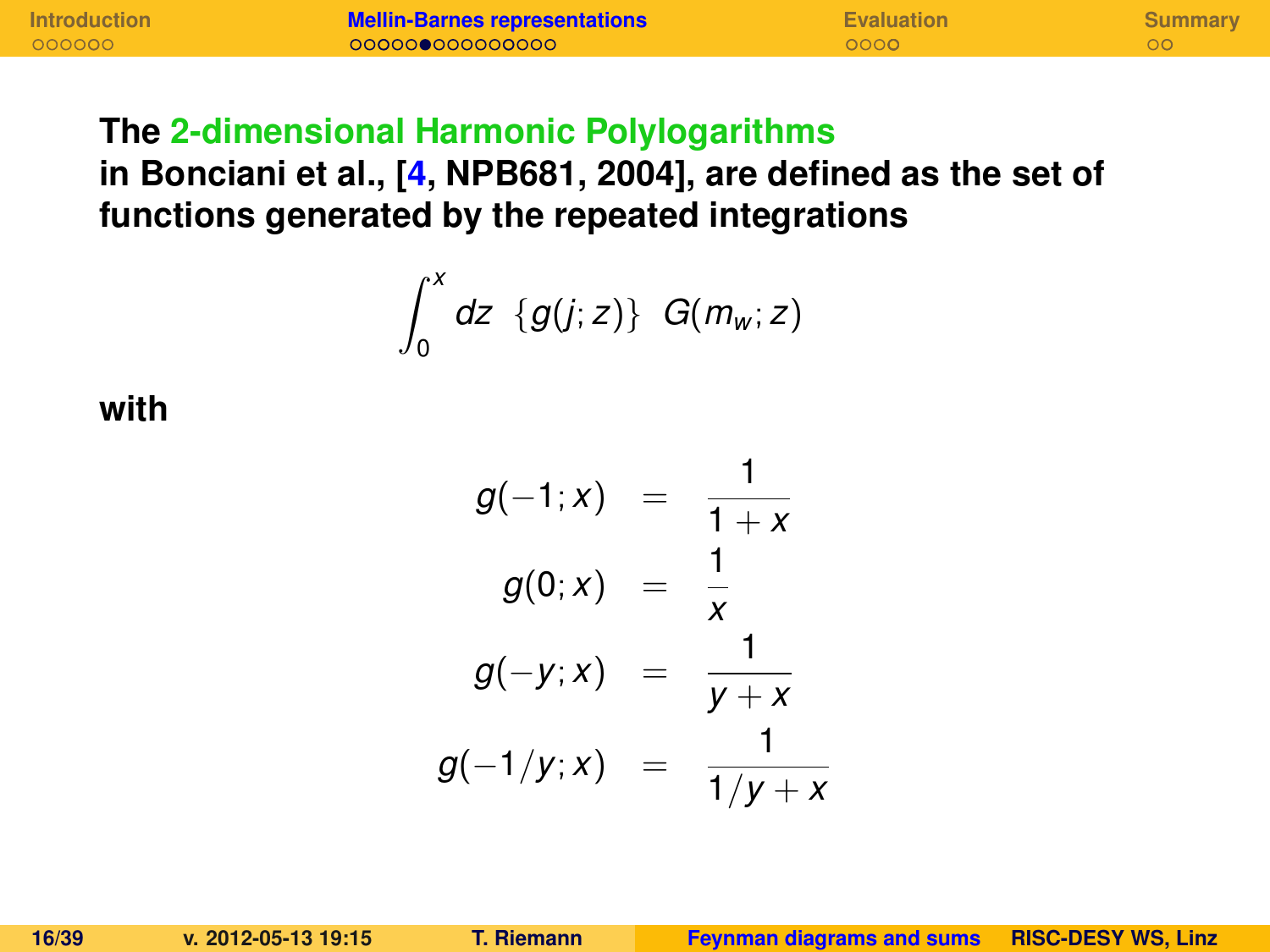| <b>Introduction</b> | <b>Mellin-Barnes representations</b> | <b>Evaluation</b> | Summary |
|---------------------|--------------------------------------|-------------------|---------|
| 000000              | 000000000000000                      | 0000              |         |

### **Introduce Feynman parameters I**

**... change product into sum ...**

$$
\frac{1}{D_1^{\nu_1}D_2^{\nu_2}\ldots D_N^{\nu_N}}=\frac{\Gamma(\nu_1+\ldots+\nu_N)}{\Gamma(\nu_1)\ldots\Gamma(\nu_N)}\int_0^1dx_1\ldots\int_0^1dx_N\frac{x_1^{\nu_1-1}\ldots x_N^{\nu_N-1}\delta(1-x_1\ldots-x_N)}{(x_1D_1+\ldots+x_ND_N)^{N_\nu}},
$$

with  $N_{\nu} = \nu_1 + \ldots \nu_N$ .

$$
(m^2) = (x_1 D_1 + \ldots + x_N D_N) = (k_i M_{ij} k_j - 2 Q_j k_j + J)
$$

Here M is an (LxL)-matrix,  $Q = Q(x_j, \rho_e)$  an L-vector and  $J = J(x_i x_j, m_i^2, \rho_{e_j} \rho_{e_l}).$ *M*, *Q*, *J* are linear in *x<sup>i</sup>* .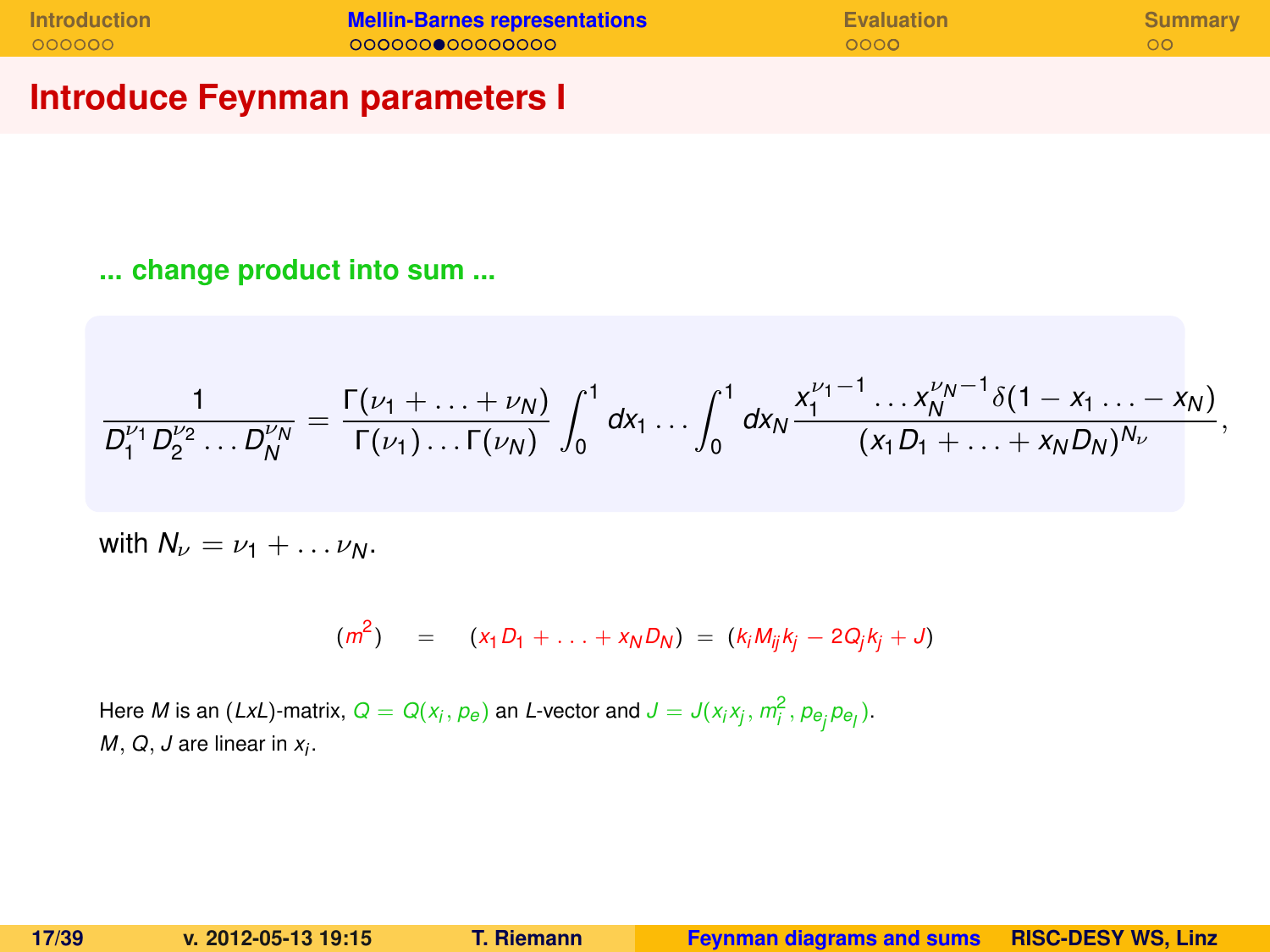| <b>Introduction</b> | <b>Mellin-Barnes representations</b> | <b>Evaluation</b> | Summary |
|---------------------|--------------------------------------|-------------------|---------|
| 000000              | 000000000000000                      | 0000              |         |

Manipulate (in order to diagonalize) and get for the momentum integral

For L-loop integrals ...

$$
I_N(L) = (-1)^{N_{\nu}} (i)^L \int \frac{D k_1 \dots D k_L}{(k M k + \mu^2)^{N_{\nu}}}.
$$

$$
\mu^2(x) = -(J - QM^{-1}Q) \rightarrow -J + Q^2 \text{ for 1-loop}
$$

For 1-loop integrals it is  $L = 1$ ,  $M = 1$  and we are ready to do the *k*-integration.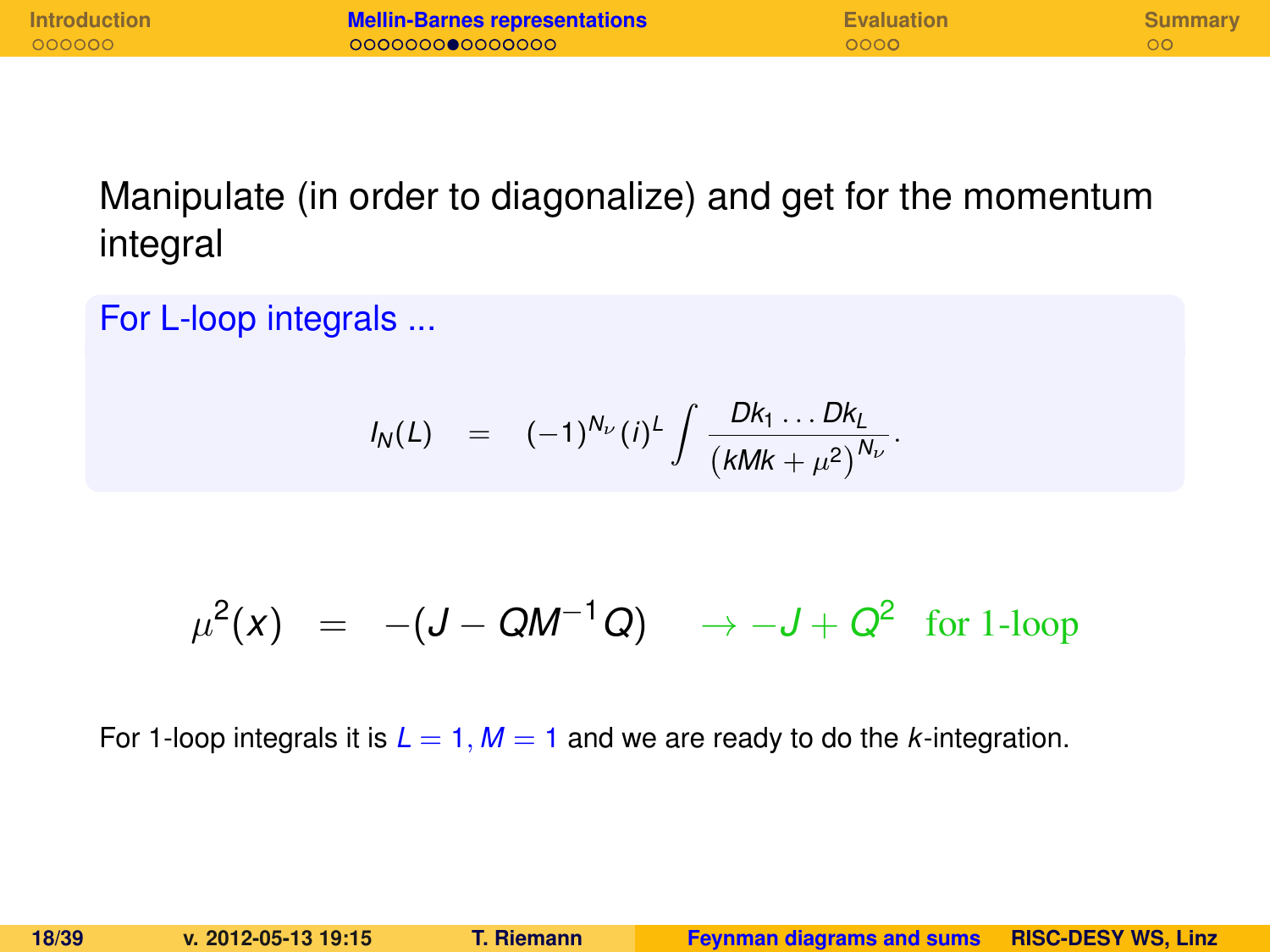| <b>Introduction</b> | <b>Mellin-Barnes representations</b> | Evaluation | Summary |
|---------------------|--------------------------------------|------------|---------|
| 000000              | 000000000000000                      | 0000       |         |

#### **The Feynman parameter representation**

**1-loop scalar integrals with** *N* **lines:**

$$
I(G(1)) = (-1)^{N} \Gamma \left(N - \frac{d}{2}\right) \int_0^1 \prod_{j=1}^{N} dx_j \delta \left(1 - \sum_{i=1}^{N} x_i\right) \frac{1}{F(x)^{N-d/2}}
$$

with

$$
F(x) = \mu^2 = -J + Q^2
$$

Trick for one-loop functions:

 $U =$  det  $M = 1 = \sum x_i$  and so the construct  $F_1(x)$  can be made bilinear in  $x_i x_j$ :  $F_1(x) = -J(\sum x_i) + Q^2 = \sum A_{ij}x_ix_j.$ **Examples for one-loop** *F***-polynomials**

One-loop vertex:

$$
F(t, m2) = m2 (x1 + x2)2 + [-t] x1x2
$$

**one-loop QED box** → **to be used here in the following:**

$$
F(s,t,m^2) = m^2 (x_1 + x_2)^2 + [-t] x_1x_2 + [-s] x_3x_4
$$

one-loop QED pentagon:

 $F(s, t, t', v_1, v_2, m^2) = m^2 (x_1 + x_3 + x_4)^2 + [-t] x_1x_3 + [-t'] x_1x_4 + [-s] x_2x_5 + [-v_1] x_3x_5 + [-v_2] x_2x_4$ **19/39 v. 2012-05-13 19:15 T. Riemann [Feynman diagrams and sums](#page-0-0) RISC-DESY WS, Linz**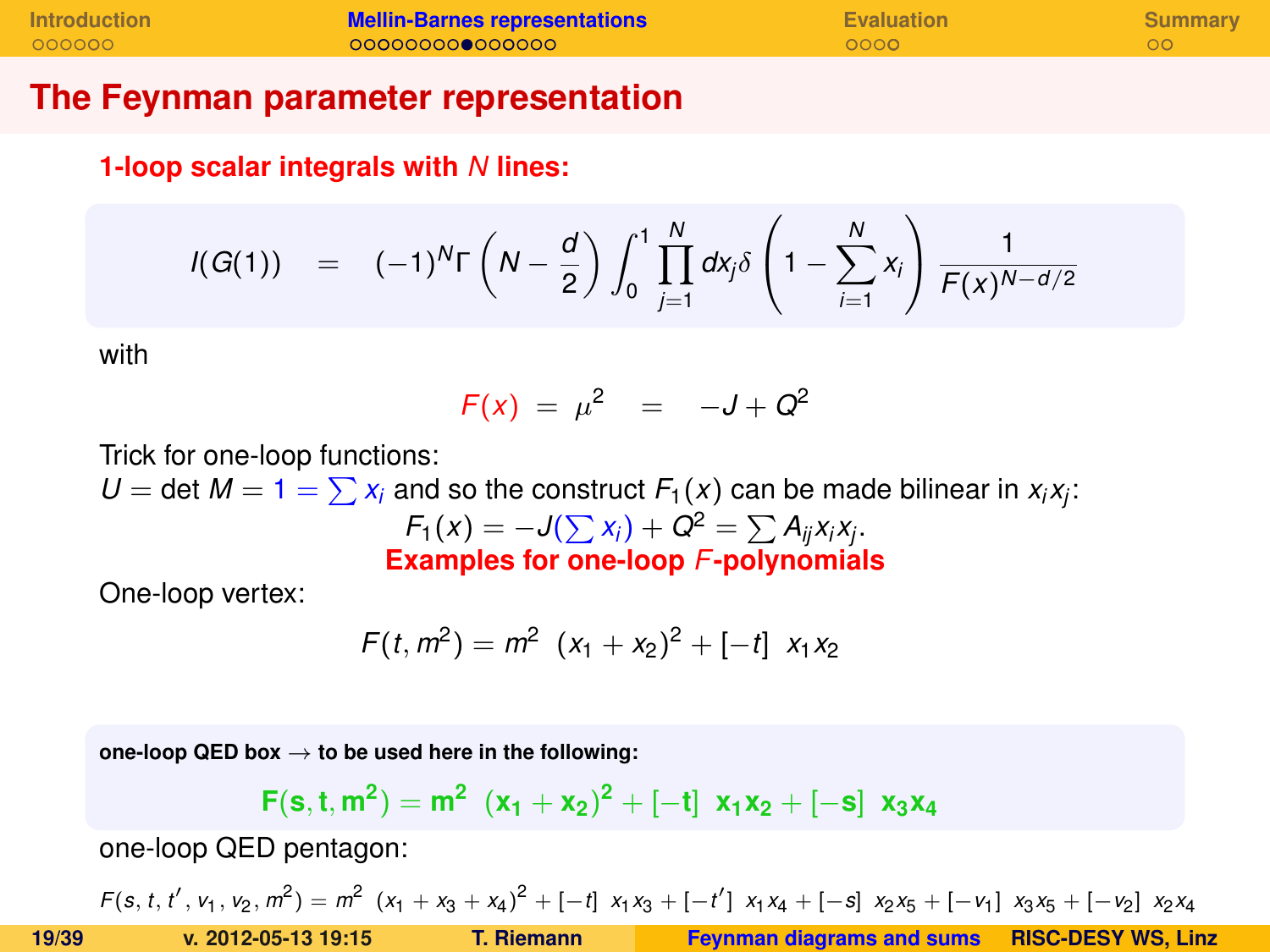#### **Mellin-Barnes representations I**

# **Now using Mellin-Barnes Representations**

Perform the *x*-integrations Computercodes:

# Derive Mellin-Barnes representations for Feynman integrals

Ambre.m, Gluza, Kajda, Riemann, Yundin, [\[7,](#page-38-1) CPC 2007]

and

## Find an  $\epsilon$ -expansion and evaluate numerically in Euclidean region

MB.m, Czakon, Smirnov, [\[8,](#page-38-2) CPC 2005]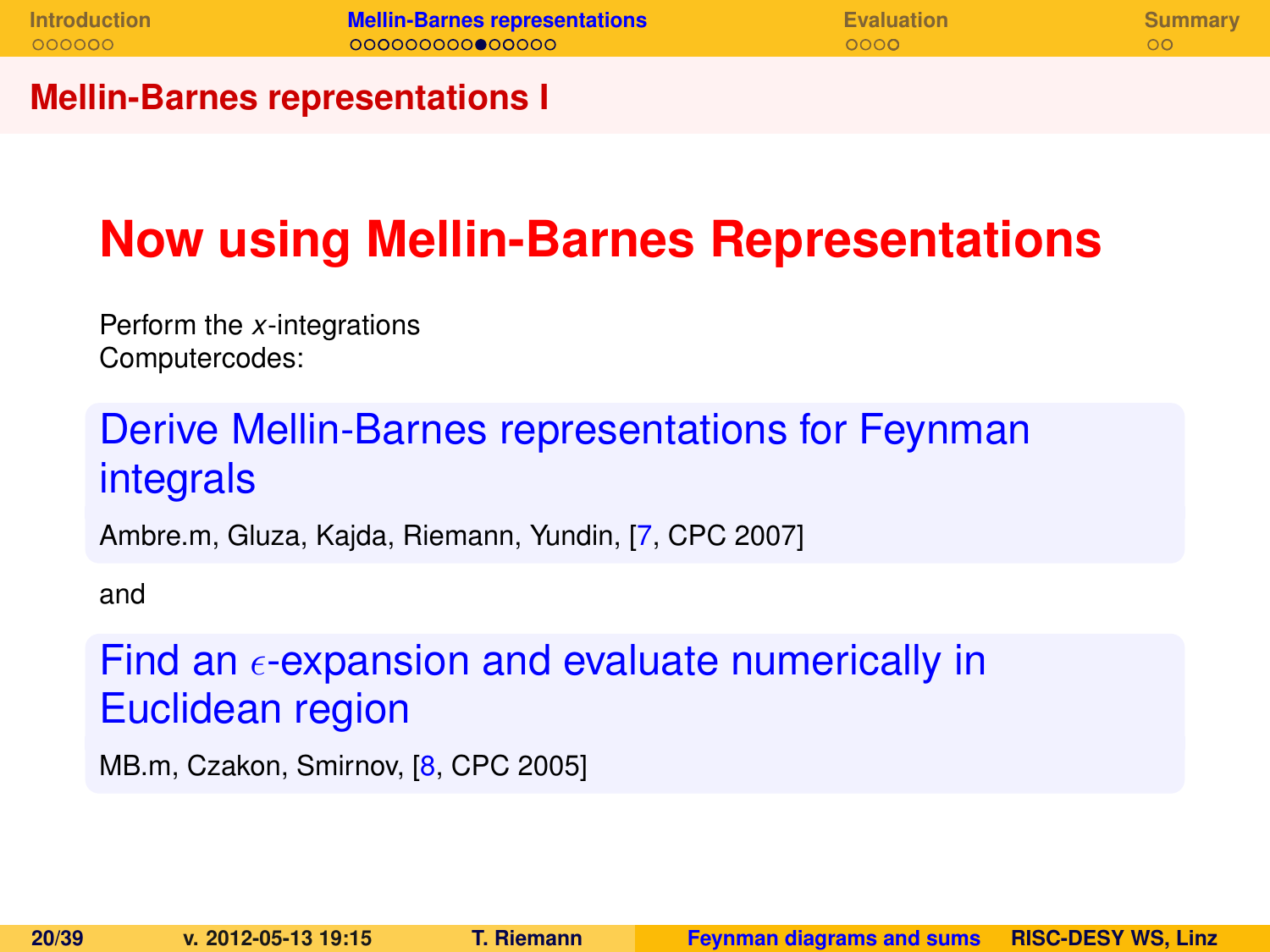| <b>Introduction</b> | <b>Mellin-Barnes representations</b> | <b>Evaluation</b> | <b>Summary</b> |
|---------------------|--------------------------------------|-------------------|----------------|
| 000000              | 000000000000000                      | 0000              |                |

#### **How to define divergent MB-representations? I**

### **We want to apply now**:

$$
\int_0^1 \prod_{j=1}^N dx_j x_j^{\alpha_j-1} \delta\left(1-\sum x_j\right) = \frac{\Gamma(\alpha_1)\Gamma(\alpha_2)\cdots\Gamma(\alpha_7 N)}{\Gamma(\alpha_1+\alpha_2+\cdots+\alpha_N)}
$$

with coefficients  $\alpha_i$  dependent on  $\nu_i$  and on the structure of the F

# **For this, we have to apply one or several MB-integrals here.**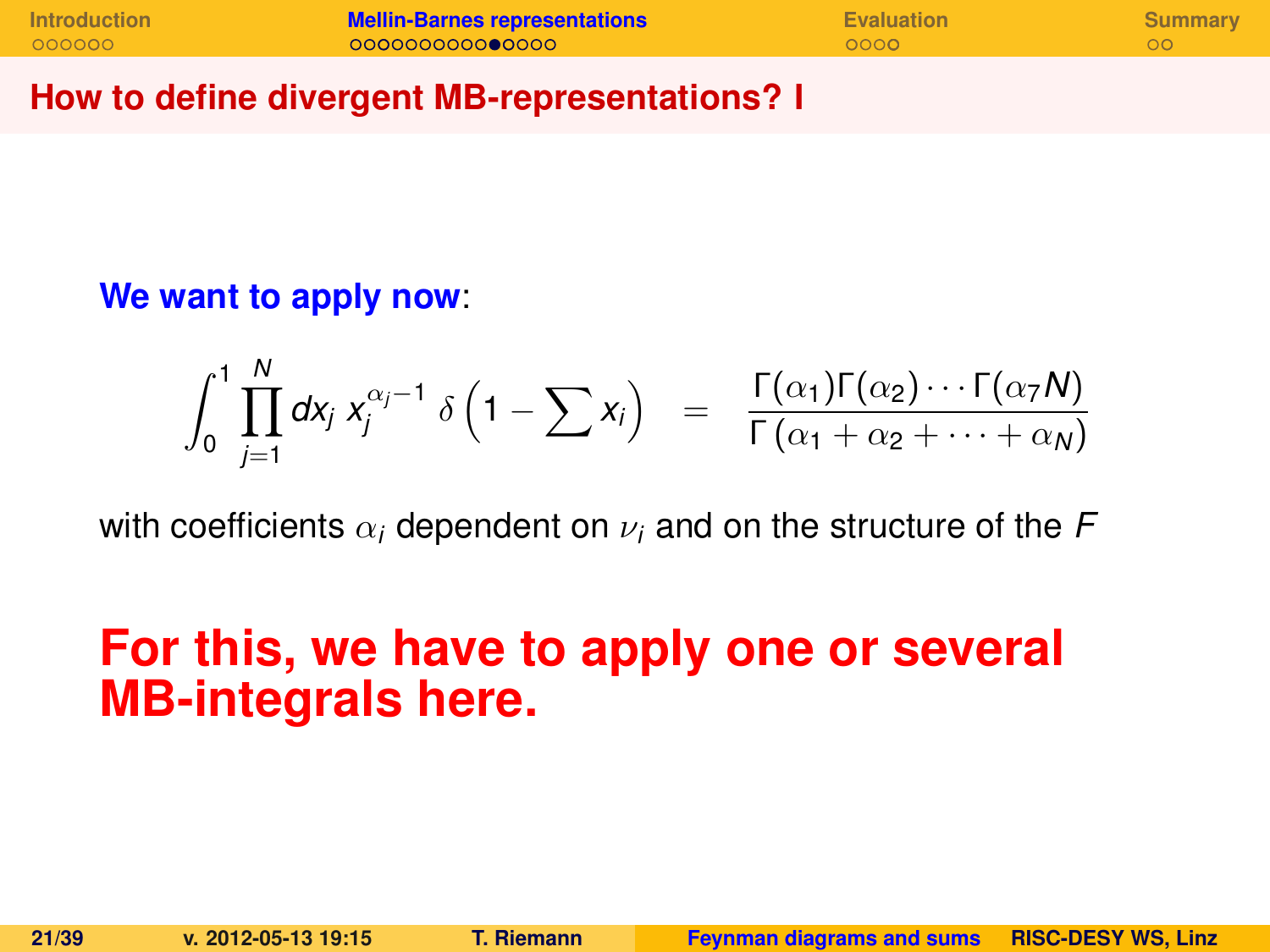| <b>Introduction</b> | <b>Mellin-Barnes representations</b> | <b>Evaluation</b> | Summary |
|---------------------|--------------------------------------|-------------------|---------|
| 000000              | 000000000000000                      | 0000              | ററ      |
|                     |                                      |                   |         |

### Simplest cases: I

$$
\int_0^1 dx_1 x_1^{\alpha_1 - 1} \delta(1 - x_1) = 1
$$
  

$$
\int_0^1 \prod_{j=1}^2 dx_j x_j^{\alpha_j - 1} \delta\left(1 - \sum_{i=1}^N x_i\right) = \int_0^1 dx_1 x_1^{\alpha_1 - 1} (1 - x_1)^{\alpha_2 - 1} = B(\alpha_1, \alpha_2)
$$
  

$$
= \frac{\Gamma(\alpha_1) \Gamma(\alpha_2)}{\Gamma(\alpha_1 + \alpha_2)}
$$

### **Here we want to go: Mellin-Barnes transformation ...**

$$
\frac{1}{(A+B)^{\lambda}} = \frac{1}{\Gamma(\lambda)} \frac{1}{2\pi i} \int_{-i\infty}^{+i\infty} dz \Gamma(\lambda + z) \Gamma(-z) \frac{B^z}{A^{\lambda+z}}
$$
(1)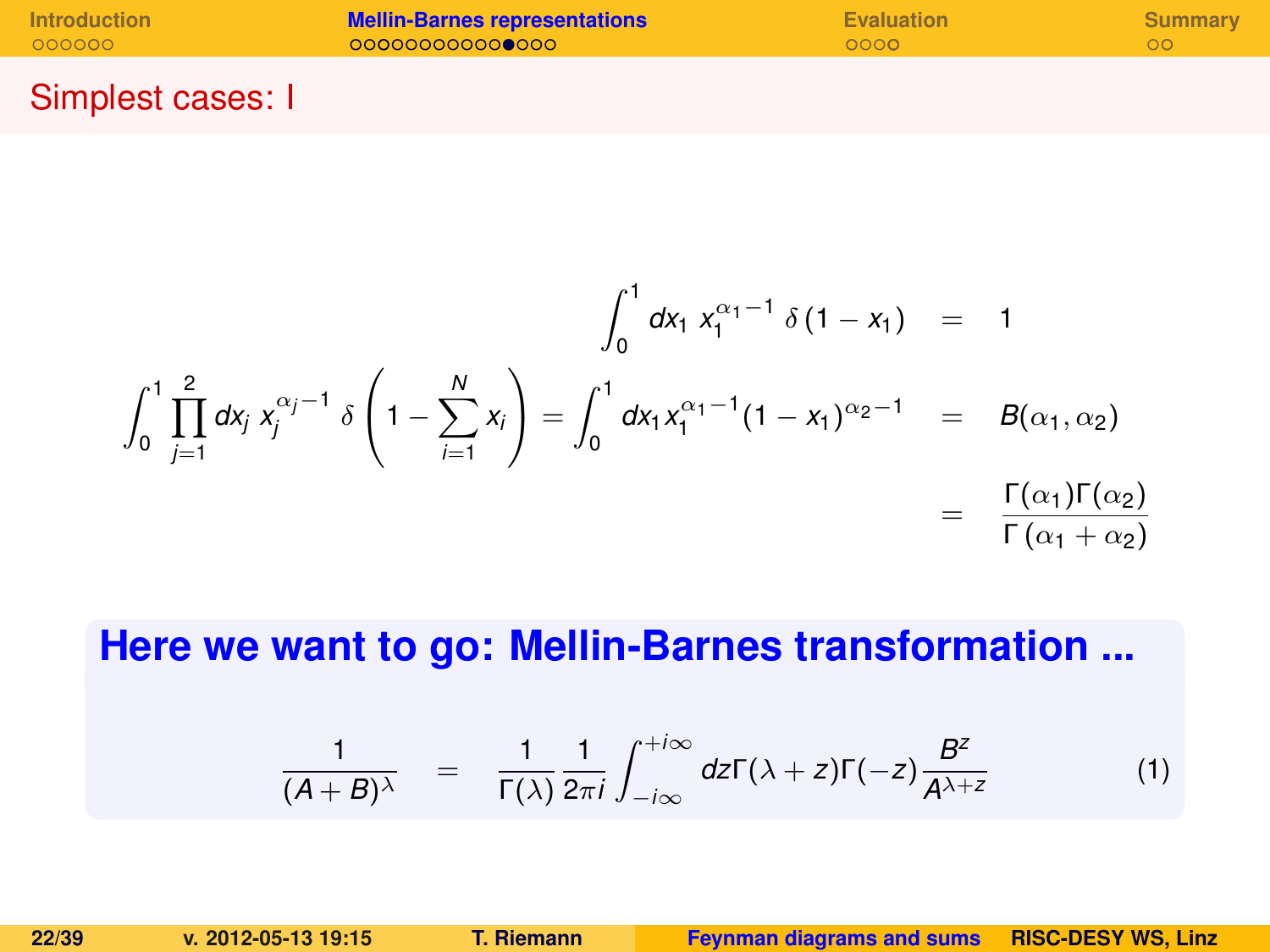| <b>Introduction</b> | <b>Mellin-Barnes representations</b> | Evaluation | Summary |
|---------------------|--------------------------------------|------------|---------|
| 000000              | 000000000000000                      | 0000       |         |
|                     |                                      |            |         |

#### Simplest cases: II



**The integration path separates poles of** Γ[λ + *z*] **and** Γ[−*z*]**.**

**Path may be closed to the right or to the left.**

**Integral may be evaluated numerically or by summing over poles inside the integration path.**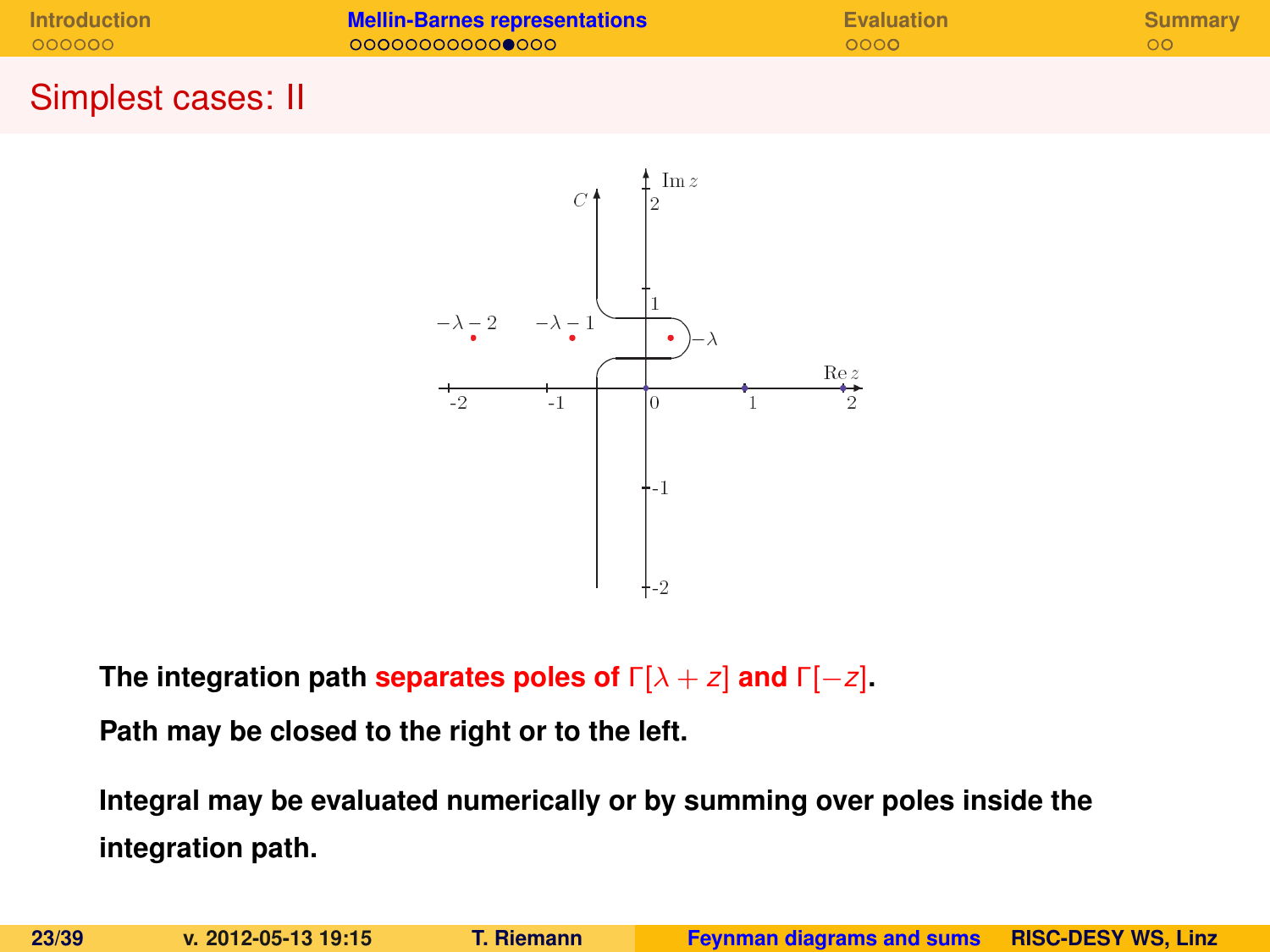| <b>Introduction</b> | <b>Mellin-Barnes representations</b> | <b>Evaluation</b> | Summary |
|---------------------|--------------------------------------|-------------------|---------|
| 000000              | 000000000000000                      | 0000              |         |

### **One might well assume that these two gentlemen did not dream of so heavy use of their results in basic research** · · ·

*Mellin, Robert, Hjalmar, 1854-1933 Barnes, Ernest, William, 1874-1953*



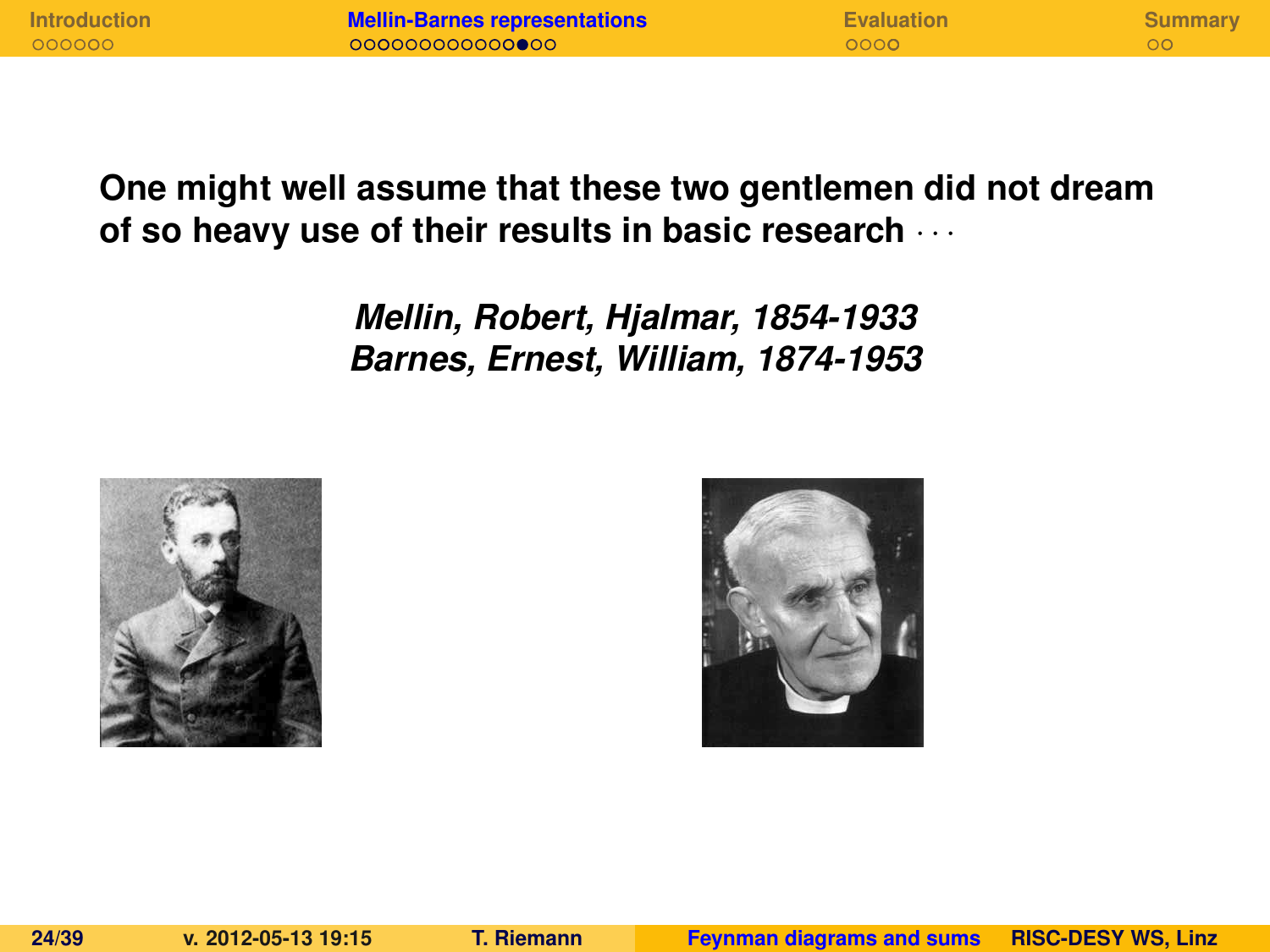# **How can the Mellin-Barnes formula be made useful in the context of Feynman integrals?**

**Transform a massive propagator to a massless one, with index** *a* **of the line changed to**  $(a + \sigma)$ **)** 

$$
\frac{1}{(p^2-m^2)^a}=\frac{1}{2\pi i \Gamma(a)}\int\limits_{-i\infty}^{i\infty}d\sigma\frac{(-m^2)^{\sigma}}{(p^2)^{a+\sigma}}\Gamma(a+\sigma)\Gamma(-\sigma)
$$

**Transform a sum of monomials into** *one* **monomial**

$$
\frac{1}{[A(s)x_1^{a_1} + B(s)x_1^{b_1}x_2^{b_2}]^a} = \frac{1}{2\pi i \Gamma(a)} \int\limits_{-i\infty}^{i\infty} d\sigma [A(s)x_1^{a_1}]^{\sigma} [B(s)x_1^{b_1}x_2^{b_2}]^{a+\sigma} \Gamma(a+\sigma)\Gamma(-\sigma)
$$

Both methods leave Mellin-Barnes (MB-) integrals to be performed afterwards.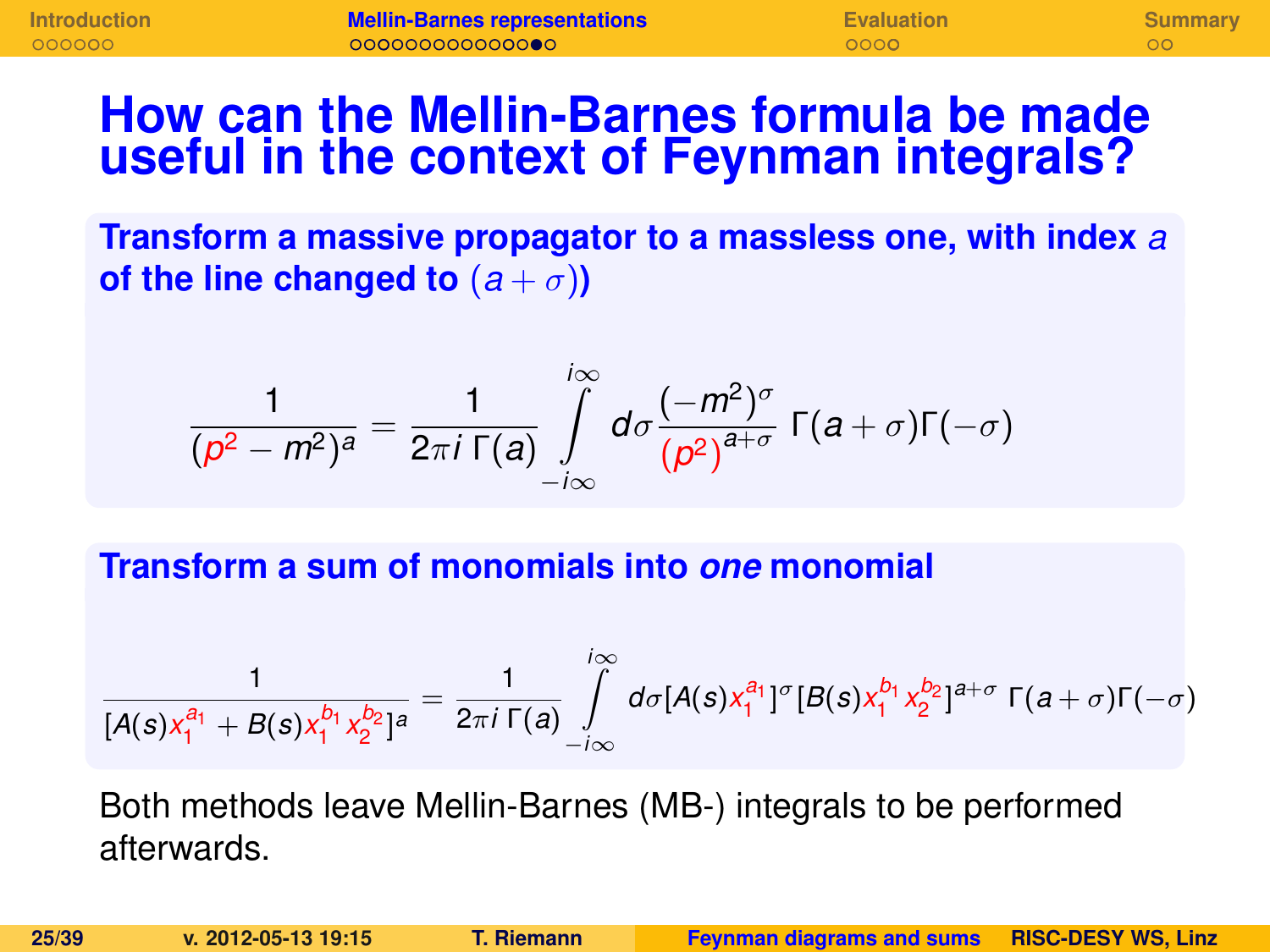# **A short remark on history**

- N. Usyukina, 1975: "ON A REPRESENTATION FOR THREE POINT FUNCTION", Teor. Mat. Fiz. 22; a finite massless off-shell 3-point 1-loop function represented by 2-dimensional MB-integral
- E. Boos, A. Davydychev, 1990: "A Method of evaluating massive Feynman integrals", Theor. Math. Phys. 89 (1991); N-point 1-loop functions represented by n-dimensional MB-integral
- V. Smirnov, 1999: "Analytical result for dimensionally regularized massless on-shell double box", Phys. Lett. B460 (1999); treat UV and IR divergencies by analytical continuation: shifting contours and taking residues 'in an appropriate way'
- B. Tausk, 1999: "Non-planar massless two-loop Feynman diagrams with four on-shell legs", Phys. Lett. B469 (1999); nice algorithmic approach to that, starting from search for some unphysical space-time dimension *d* for which the MB-integral is finite and well-defined
- M. Czakon, 2005 (with experience from common work with J. Gluza and TR): "Automatized analytic continuation of Mellin-Barnes integrals", Comput. Phys. Commun. (2006);

Tausk's approach realized in Mathematica program MB.m, published and available for use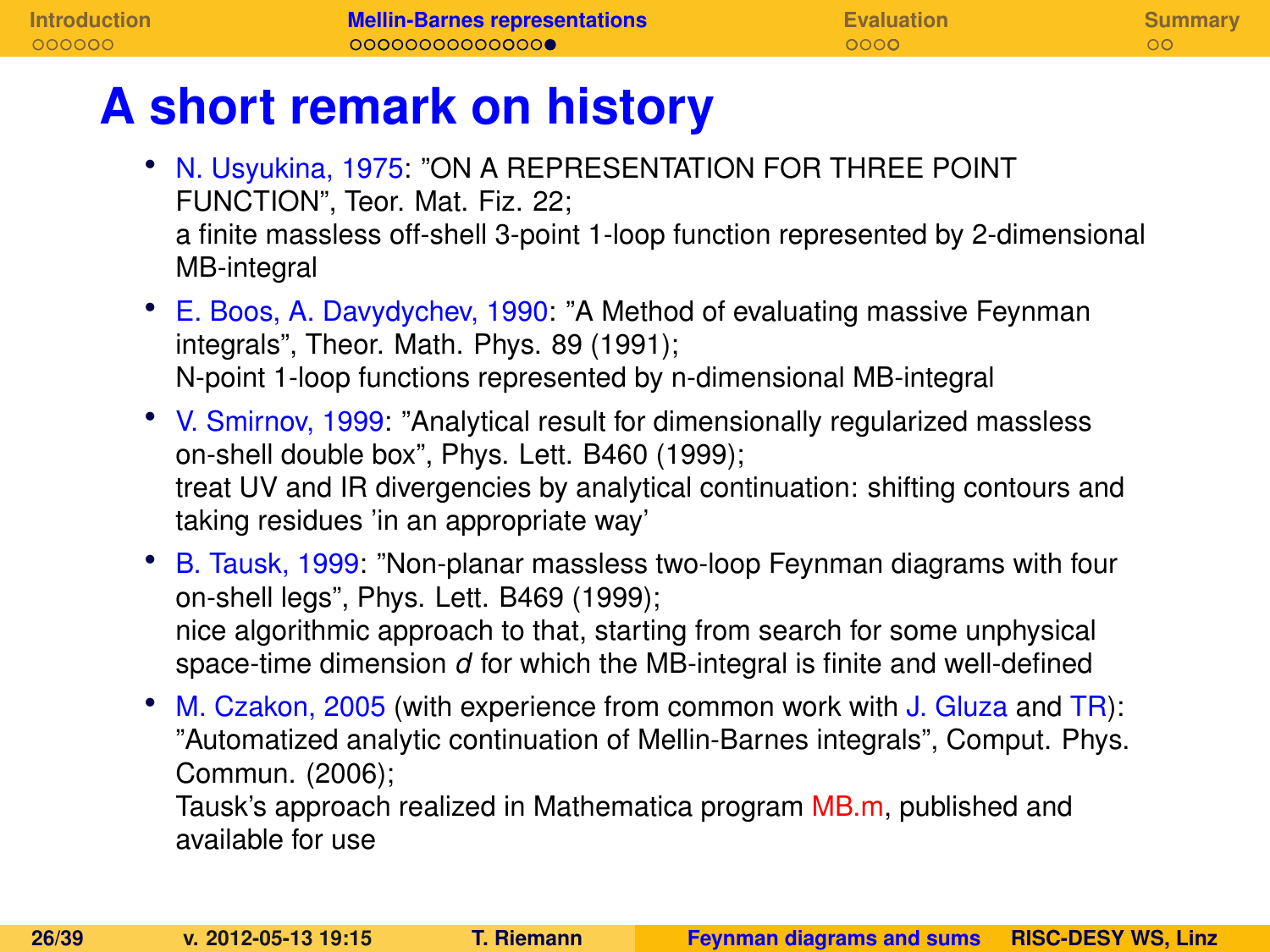| <b>Introduction</b> | Mellin-Barnes representations | <b>Evaluation</b> | Summary |
|---------------------|-------------------------------|-------------------|---------|
| 000000              | 000000000000000               | $\bullet$ 000     |         |

B4l2m, the 1-loop QED box, with two photons in the *s*-channel; the Mellin-Barnes representation reads for finite  $\epsilon$ :

$$
l_4 = B412m = Box(t, s) = \frac{e^{\epsilon \gamma_E}}{\Gamma[-2\epsilon](-t)^{(2+\epsilon)}} \frac{1}{(2\pi i)^2} \int_{-i\infty}^{+i\infty} dz_1 \int_{-i\infty}^{+i\infty} dz_2
$$

$$
\frac{(-s)^{z_1}(m^2)^{z_2}}{(-t)^{z_1+z_2}} \Gamma[2+\epsilon+z_1+z_2] \Gamma^2[1+z_1] \Gamma[-z_1] \Gamma[-z_2]
$$

$$
\Gamma^2[-1-\epsilon-z_1-z_2] \frac{\Gamma[-2-2\epsilon-2z_1]}{\Gamma[-2-2\epsilon-2z_1-2z_2]}
$$

Mathematica package MB used for analytical expansion  $\epsilon \to 0.181$ 

<span id="page-26-0"></span>
$$
l_4 = -\frac{1}{\epsilon} J_1 + \ln(-s) J_1 + \epsilon \left( \frac{1}{2} \left[ \zeta(2) - \ln^2(-s) \right] J_1 - 2 J_2 \right) + \cdots
$$

with  $J_1$  being also the divergent part of the vertex function  $C_0(t; m, 0, m)/s = \frac{V_1}{S_1}$ (as is well-known):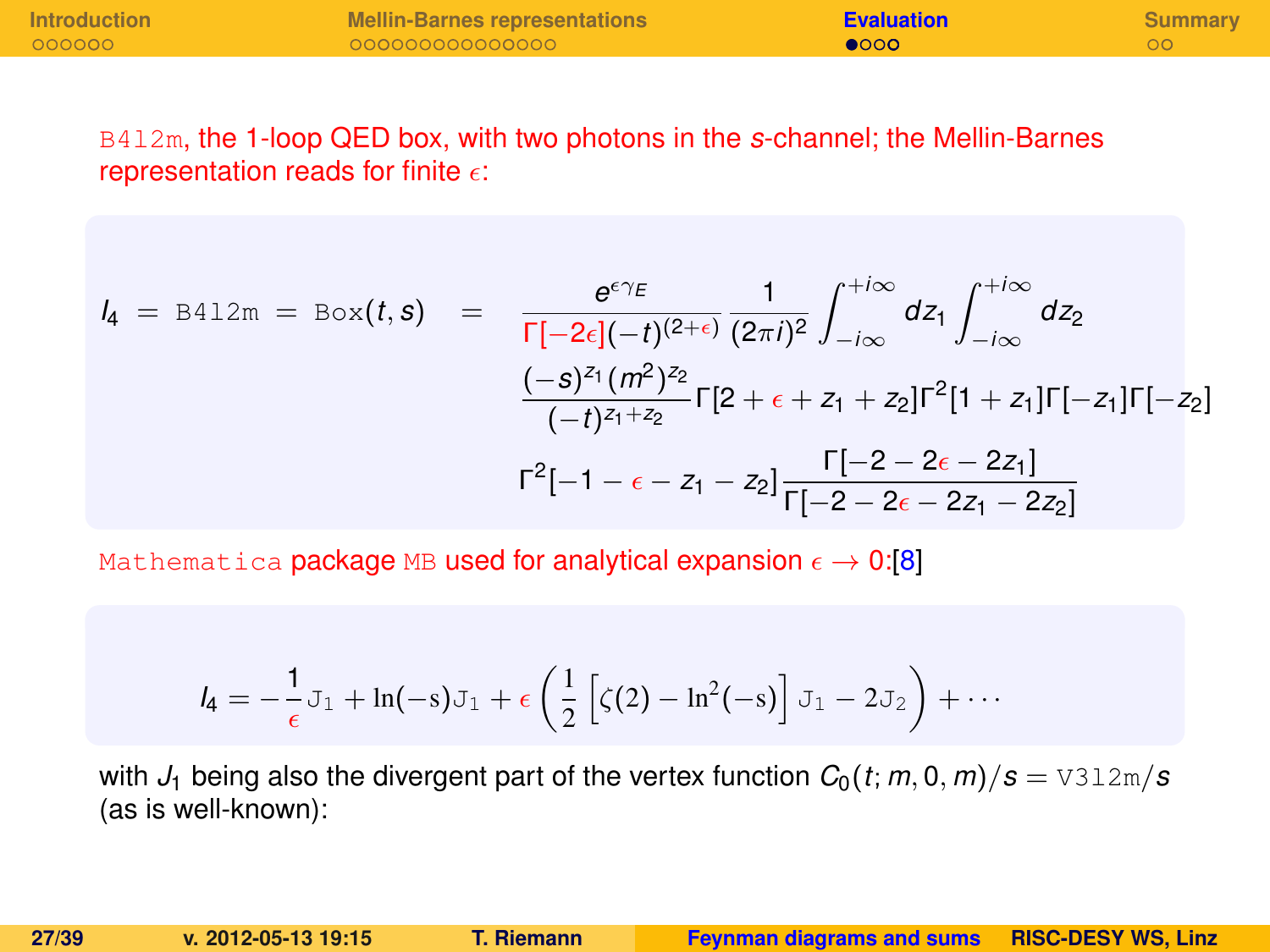| <b>Introduction</b> | <b>Mellin-Barnes representations</b> | <b>Evaluation</b> | Summary |
|---------------------|--------------------------------------|-------------------|---------|
| 000000              | 000000000000000                      | ൈറ                |         |

$$
\mathbb{J}_1 = \frac{e^{\epsilon \gamma_E}}{st} \frac{1}{2\pi i} \int_{-\frac{1}{2} - i\infty}^{-\frac{1}{2} + i\infty} dz_1 \left(\frac{m^2}{-t}\right)^{z_1} \frac{\Gamma^3[-z_1] \Gamma[1 + z_1]}{\Gamma[-2z_1]} = \frac{1}{m^2 s} \frac{2y}{1 - y^2} \ln(y)
$$

with

$$
y = \frac{\sqrt{1 - 4m^2/t} - 1}{(\sqrt{1 - 4m^2/t} + 1)}
$$

#### The  $J_2$  is more complicated:

$$
J_2 = \frac{e^{\epsilon \gamma_E}}{t^2} \frac{1}{(2\pi i)^2} \qquad \int_{-\frac{3}{4} - i\infty}^{-\frac{3}{4} + i\infty} dz_1 \left(\frac{s}{t}\right)^{z_1} \Gamma[-z_1] \Gamma[-2(1+z_1)] \Gamma^2[1+z_1] \times \int_{-\frac{1}{2} - i\infty}^{-\frac{1}{2} + i\infty} dz_2 \left(-\frac{m^2}{t}\right)^{z_2} \Gamma[-z_2] \frac{\Gamma^2[-1-z_1-z_2]}{\Gamma[-2(1+z_1+z_2)]} \Gamma[2+z_1+z_2].
$$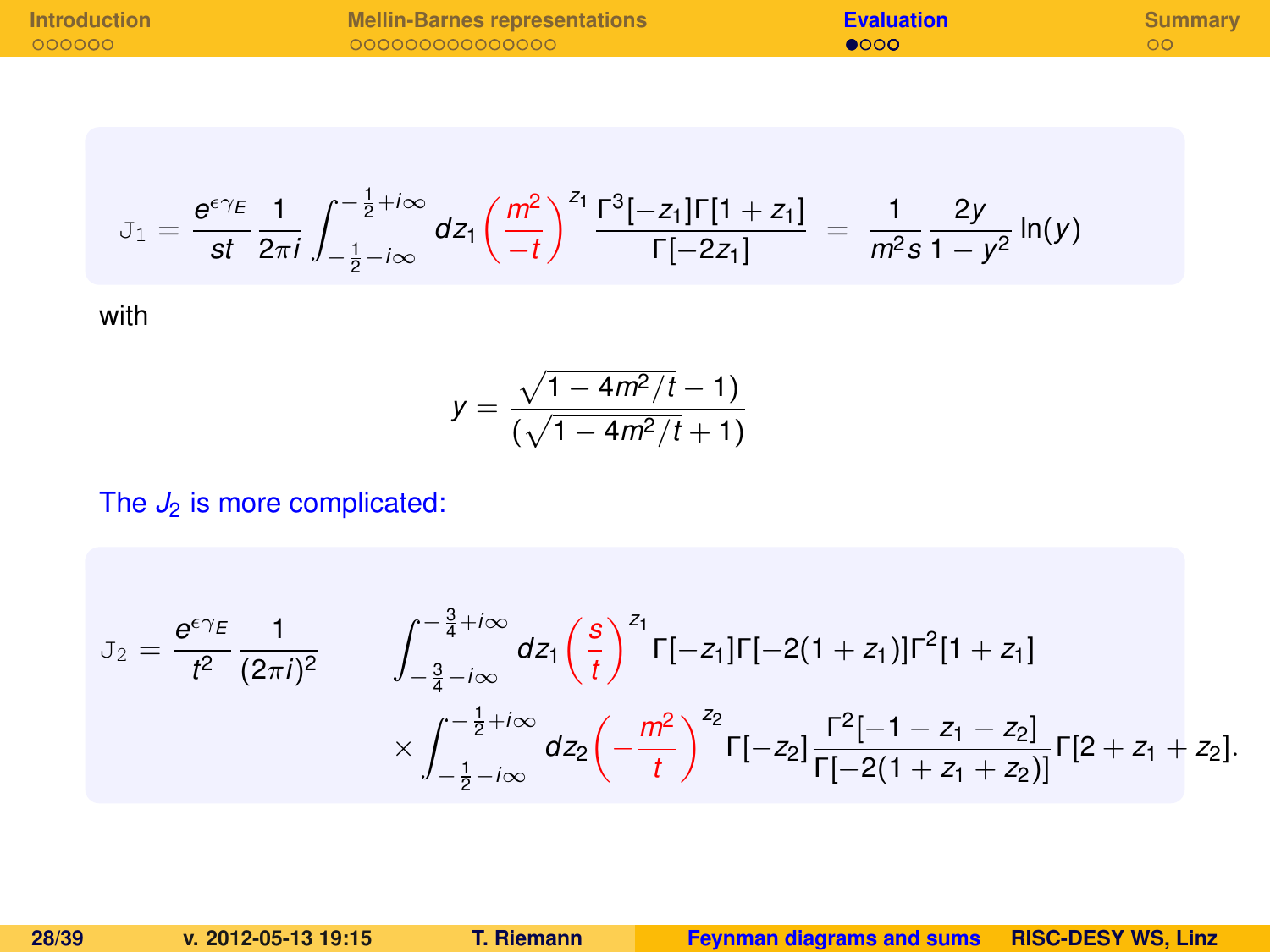| <b>Introduction</b> | <b>Mellin-Barnes representations</b> | <b>Evaluation</b> | Summary |
|---------------------|--------------------------------------|-------------------|---------|
| 000000              | 000000000000000                      | 0000              |         |
|                     |                                      |                   |         |

#### **Problem of summations**

Summing over residues and performing the limit  $\epsilon \to 0$  may be exchanged.

In any case: When crossing a pole by letting  $\epsilon \to 0$ , take the residue and add it to the expression.

Generates lower dimensional sums.

Then look at the resulting Mellin-Barnes integrals and for the series of remaining poles Take the sum over residues when closing the contour to the right or to the left.

Look for the results of this procedure for the  $\epsilon$ -term of the expansion for the box diagram,  $B_1(s, t)$ 

 $B_1(s,t) = (sA42 + sAB2 + sBAeg2 + sBA12x + sBA21x + sBC2) + sd11$ 

The  $sd11$  is the 1-dimensional sum for  $B_1(s, t)$ , not exemplified here:

residued11 =  $-(((-1)^{-}M (-s)^{M} (M!)^2 / (4 t (1 + 2 M)!)$ 

(3 [Pi]ˆ2 + 2 HarmonicNumber[M]ˆ2

```
- 2 HarmonicNumber[M. 2]
```

```
+ 4 HarmonicNumber[M] Log[-t])))
```

```
sdl1 = Sum[residued11/. Li, {M, 0, Infinity} //N}
```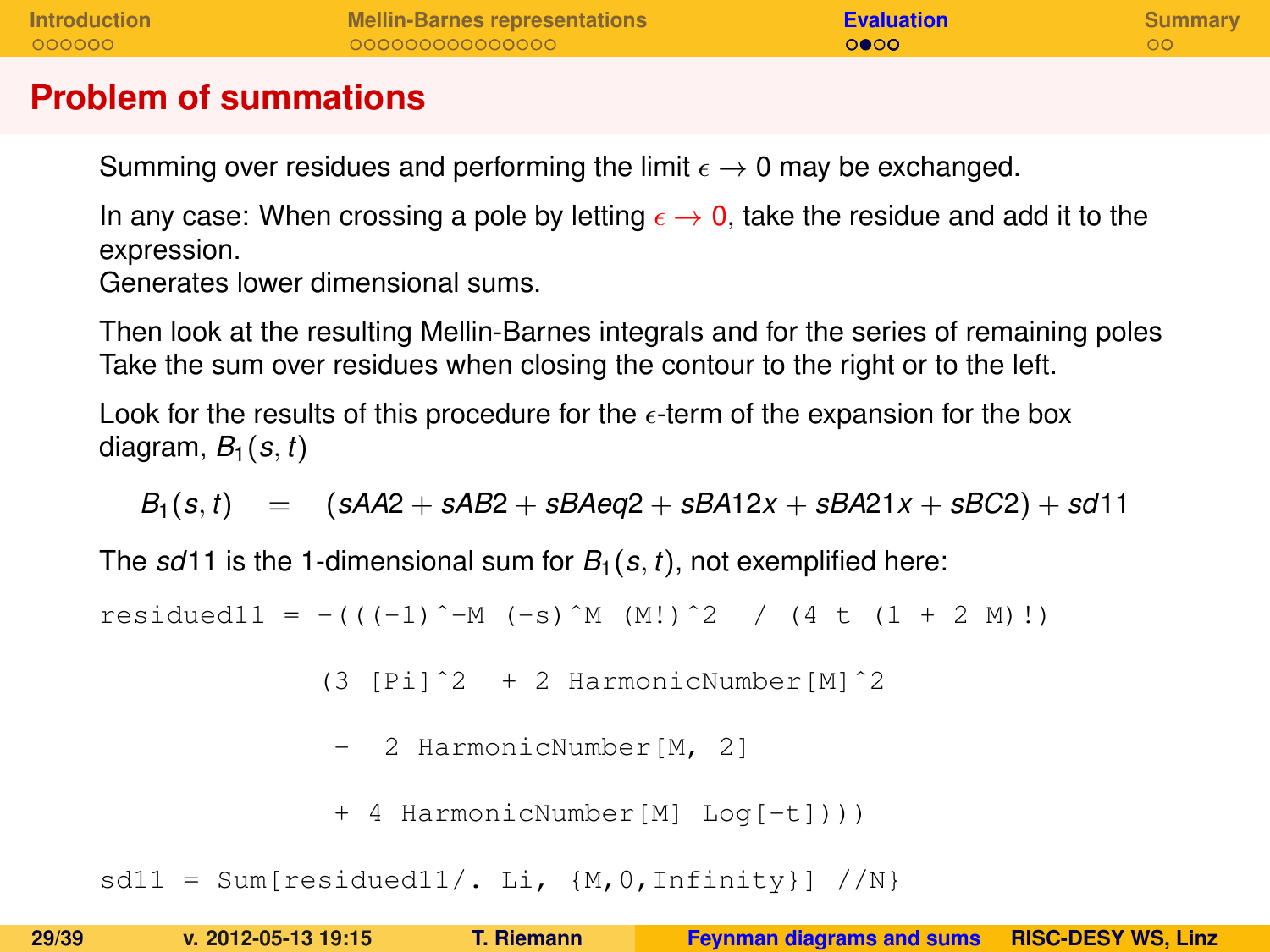| <b>Introduction</b> | <b>Mellin-Barnes representations</b> | <b>Evaluation</b> | <b>Summary</b> |
|---------------------|--------------------------------------|-------------------|----------------|
| 000000              | 000000000000000                      | 0000              |                |
|                     |                                      |                   |                |

#### **The 2-dimensional MB-integral as sum of several 1-folf and 2-fold sums I**

```
(* The Mellin-Barnes integral for the QED 1-loop box with mass m=1 gives a one-dim. and a
two-dimensional MB-integral. The two-dimensional one over z1, z2 with Re[z1]=-1/4, Re[z2]=-1/20 < eta<< 1has the following integrand: *)
int2dim = ((-s)^2 2 (-t)^{-1} - 2 - eps - 21 - 22)Gamma[-z1] Gamma[-1 - \text{eos} - z1 - z2] Camma[-z2] Gamma[1 + z21^2 Gamma[2 + eps + z1 + z2] Gamma[2 + 2 21 + 2 221 / (Gamma [-2 \text{ eps}] Gamma [2 + 2 22])
(* We take first the residues in z1 for closing the line to the right, i.e. with Re[z1] > -1/4.
are two series of them: *)
res2dimA = Residue[int2dim, \{z1, n1\}] // Simplify (xn1>=0*)res2dimB = Residue[int2dim, \{z1, n1 - 1 - z2 - \text{eps}\}\ // Simplify (xn1>=1*)(* The following residues in z2 for closing to the right are four series, the two AA and AB f
res2dimA, and the other two BA, BC from res2dimB: *)
res2dimAA = Residue[res2dimA, \{z2, n2\}] // Simplify (*n2, n1>=0*)res2dimAA = ((-s)^n2 (-t)^{-1}eps t(-2 - n1 - n2)Gamma[-1 - \text{eps} - n1 - n2]^2 Gamma[1 + n2]^2 Gamma[2 (1 + n1 + n2)] Gamma[
    2 + \text{eps} + n1 + n2])/(n1! n2! Gamma[-2 eps] Gamma[2 + 2 n2])
```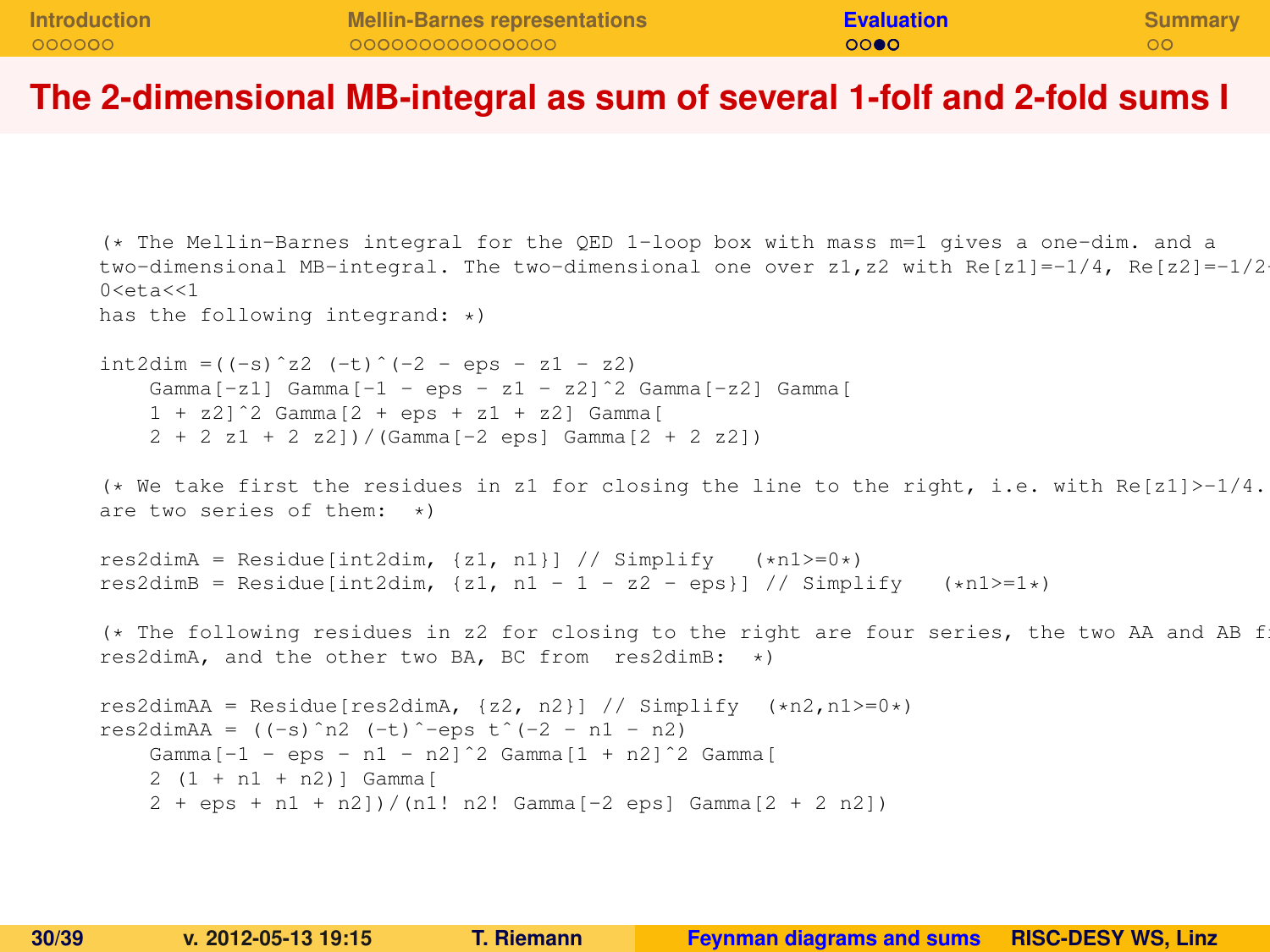| <b>Introduction</b><br>000000 | <b>Mellin-Barnes representations</b><br>00000000000000                                                                                                                                                                                                                                                                                                                                        | <b>Evaluation</b><br>000 | <b>Summary</b><br>$\circ$ |
|-------------------------------|-----------------------------------------------------------------------------------------------------------------------------------------------------------------------------------------------------------------------------------------------------------------------------------------------------------------------------------------------------------------------------------------------|--------------------------|---------------------------|
|                               |                                                                                                                                                                                                                                                                                                                                                                                               |                          |                           |
| $res2dimAB = \ldots$          | res2dimAB = Assuming $n2 > n1$ , Residue [res2dimA, $\{z2, n2 - n1 - 1 - \text{eps}\}\$ ] // Simplify $(\ast n2 > n1)$                                                                                                                                                                                                                                                                        |                          |                           |
| $res2dimBA = $                | res2dimBA = Residue[res2dimB, $\{z2, n2\}$ ] // Simplify(*n2>=0,n1>=1*)                                                                                                                                                                                                                                                                                                                       |                          |                           |
| $res2dimBC = .$               | res2dimBC = Assuming[n2 < n1, Residue[res2dimB, {z2, n1 - n2 - 1 - eps}]] // Simplify $(*n1>n2$                                                                                                                                                                                                                                                                                               |                          |                           |
| $n2=n1, n2$                   | (* For the epsilon expansion, in res2dimBA there are three cases with different answer: n2>n1                                                                                                                                                                                                                                                                                                 |                          |                           |
|                               | $rA \text{Adef} = \text{Coefficient} \text{Normal} \text{Series} \text{[res2dim} \text{A}, \text{[eps, 0, 1]]} / \text{FullSimplify}, \text{eps}$                                                                                                                                                                                                                                             |                          |                           |
|                               | rAA = $-((-s)$ n2 t $(-2 - n1 - n2)$<br>n2! Gamma [<br>$2(1 + n1 + n2)$ (4 EulerGamma <sup>2</sup> + 4 EulerGamma Log[-t] +<br>$Log[-t]^2 + 3 EulerGamma PolyGamma[0, 2 + n1 + n2] +$<br>HarmonicNumber $[1 + n1 + n2]$ PolyGamma $[0, 2 + n1 + n2]$ +<br>$2$ Log[-t] PolyGamma[0, $2 + n1 + n2$ ] -<br>PolyGamma $[1, 2 + n1 + n2])$ / $(n1!$ Gamma $[2 + n1 + n2]$ Gamma $[$<br>$2 + 2 n2)$ |                          |                           |
| eps]]                         | rABdef = Assuming $n2 > n1$ , Coefficient [Normal [Series [res2dimAB, {eps, 0, 1}]] // FullSimplify                                                                                                                                                                                                                                                                                           |                          |                           |
| $rAB = $                      |                                                                                                                                                                                                                                                                                                                                                                                               |                          |                           |
|                               |                                                                                                                                                                                                                                                                                                                                                                                               |                          |                           |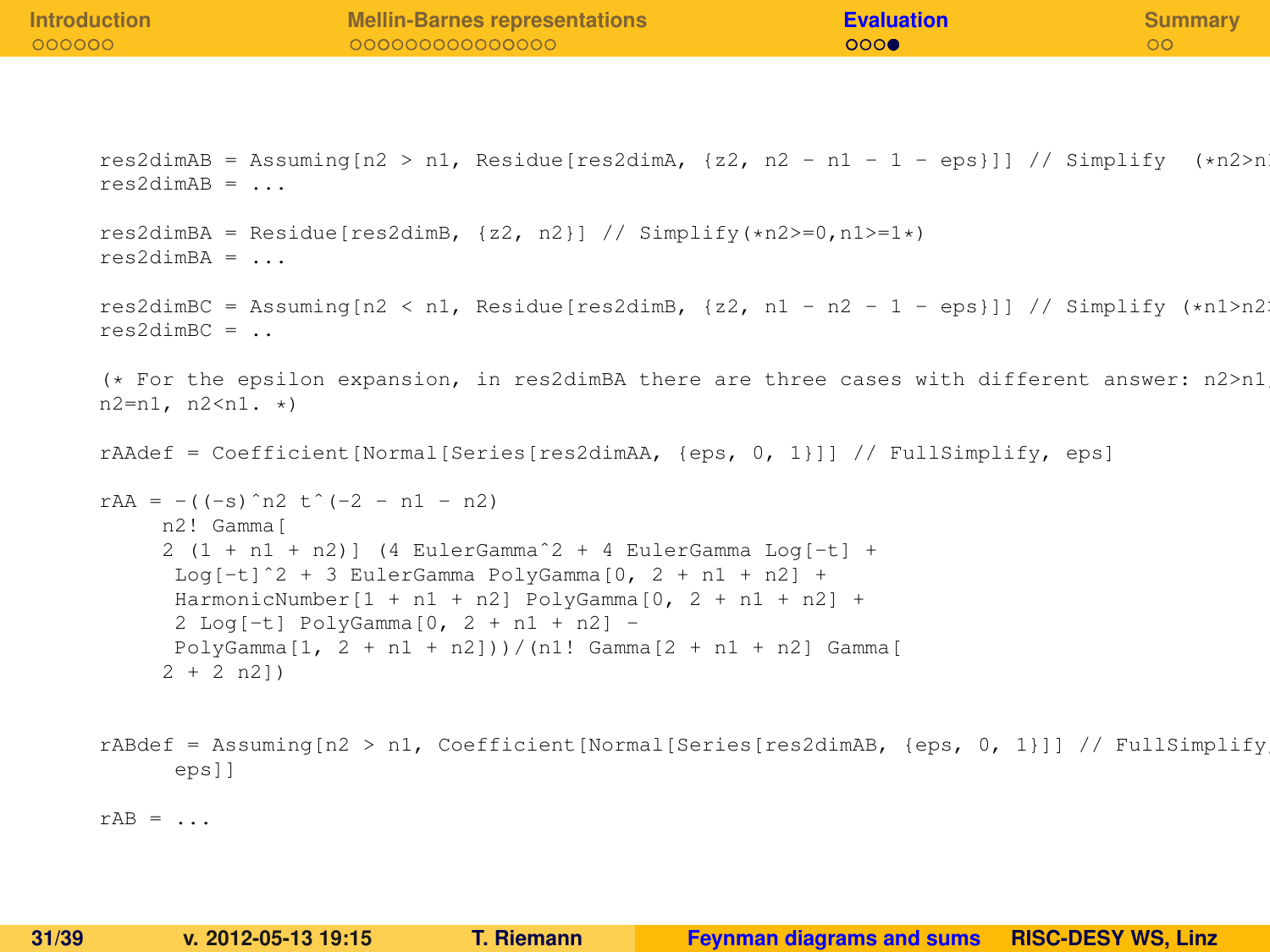| Introduction<br>000000 |                                              | <b>Mellin-Barnes representations</b><br>00000000000000                                                                                                                                                                                                                                                                                                                                                                                                                                                                                                                                     | <b>Evaluation</b><br>000 | <b>Summary</b><br>$\circ$ |
|------------------------|----------------------------------------------|--------------------------------------------------------------------------------------------------------------------------------------------------------------------------------------------------------------------------------------------------------------------------------------------------------------------------------------------------------------------------------------------------------------------------------------------------------------------------------------------------------------------------------------------------------------------------------------------|--------------------------|---------------------------|
|                        | eps]]                                        | rBAeqdef = Assuming [n2 == n1, Coefficient [Normal [Series [res2dimBA, {eps, 0, 1}]] // FullSimpl                                                                                                                                                                                                                                                                                                                                                                                                                                                                                          |                          |                           |
|                        |                                              | $rBAeq = (s^n n2 (-t)^n - n2 (HarmonicNumber[n2] + Log[-t] -$<br>2 (EulerGamma + PolyGamma[0, 2 n2])))/(n2 (1 + 2 n2) t)                                                                                                                                                                                                                                                                                                                                                                                                                                                                   |                          |                           |
|                        | eps]]                                        | rBA21def = Assuming[n2 > n1, Coefficient[Normal[Series[res2dimBA, {eps, 0, 1}]] // FullSimpli                                                                                                                                                                                                                                                                                                                                                                                                                                                                                              |                          |                           |
|                        | $rBA21 = 1/(t n1! \text{ Gamma}[2 + 2 n2])$  | 2 s <sup>2</sup> n2 (-t) <sup>2</sup> -n1 n2! (-n1 + n2)! Gamma [<br>2 n1] (HarmonicNumber[n1] + HarmonicNumber[-n1 + n2] + Log[-t] -<br>2 (EulerGamma + PolyGamma[0, 2 n1]))                                                                                                                                                                                                                                                                                                                                                                                                              |                          |                           |
|                        | eps11                                        | rBA12def = Assuming[n2 < n1, Coefficient[Normal[Series[res2dimBA, {eps, 0, 1}]] // FullSimpli                                                                                                                                                                                                                                                                                                                                                                                                                                                                                              |                          |                           |
|                        | $rBA12 = ((-s)^n2 t^(-1 - n1)$<br>n2! Gammaí | 2 n1] (4 EulerGamma <sup>2</sup> - \[Pi] <sup>2</sup> + 4 EulerGamma Loq[-t] +<br>4 HarmonicNumber[n1] PolyGamma[0, 2 n1] -<br>4 HarmonicNumber [-1 + 2 n1] PolyGamma [0, 2 n1] +<br>4 Log[-t] PolyGamma[0, 2 n1] +<br>4 EulerGamma PolyGamma[0, 1 + n1] -<br>2 HarmonicNumber[n1] PolyGamma[0, n1 - n2] +<br>2 HarmonicNumber [-1 + 2 n1] PolyGamma [0, n1 - n2] -<br>2 Log[-t] PolyGamma[0, n1 - n2] +<br>2 PolyGamma[0, 2 n1] PolyGamma[0, n1 - n2] -<br>PolyGamma[0, n1 - n2] $2 - 4$ PolyGamma[1, 2 n1] +<br>PolyGamma $[1, n1 - n2])$ / $(n1!$ Gamma $[n1 - n2]$ Gamma $[2 + 2 n2])$ |                          |                           |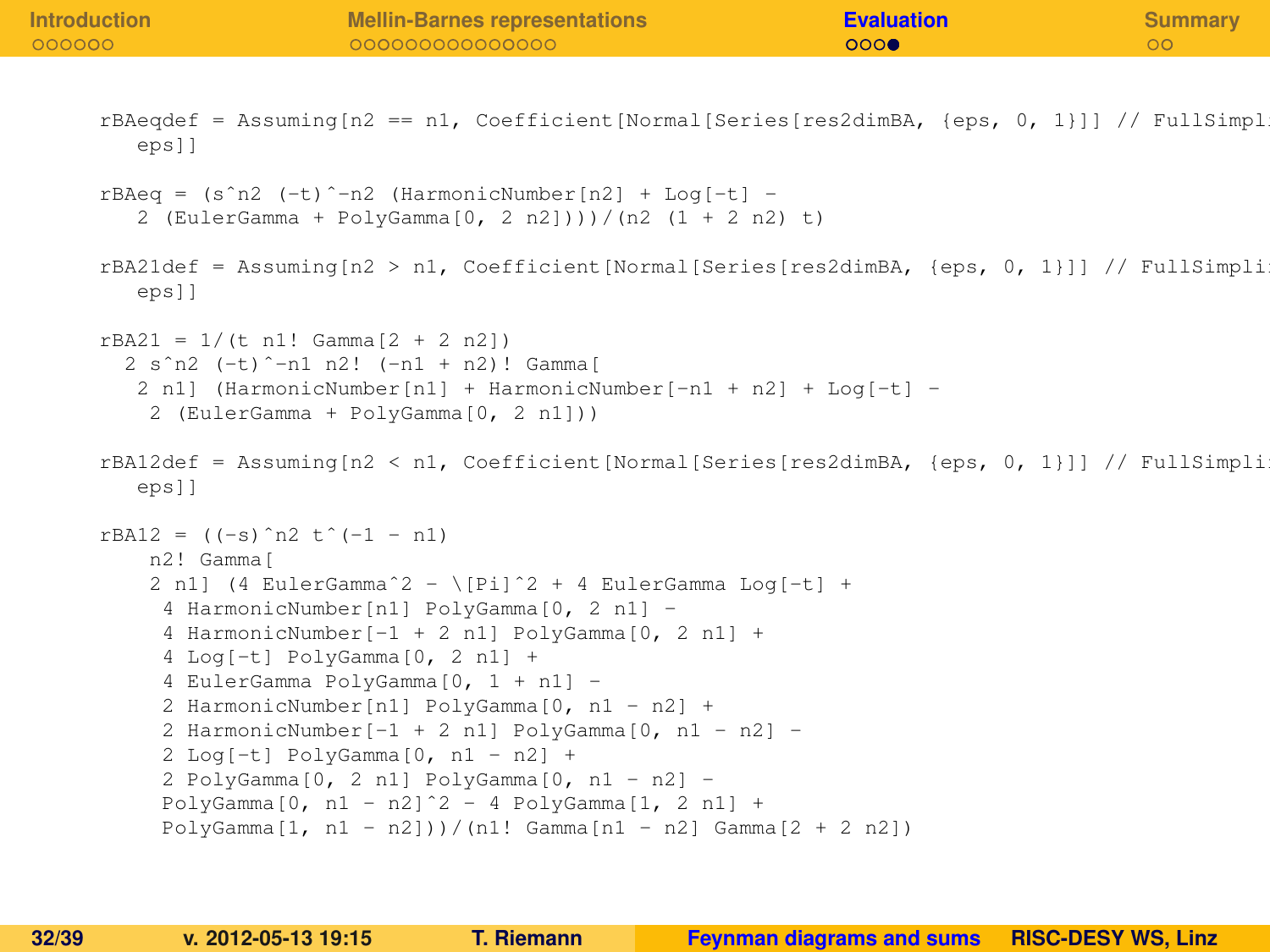**[Introduction](#page-2-0) [Mellin-Barnes representations](#page-9-0) [Evaluation](#page-26-0) [Summary](#page-36-0)** rBCdef = Assuming[n2 < n1, Coefficient[Normal[Series[res2dimBC, {eps, 0, 1}]] // FullSimplify, eps]]  $rBC = \ldots$ The conditions for n1 and n2 are given. Both are assumed to be >= 0. See the definition of "Li" [= Liste der Kinematik] when doing numerics.  $sAA = Sum[Sum[raA / . Li, {n1, 0, m1 + 150}]$ ,  $(n2, 0, m2 + 150)]$ /N  $sAB = Sum[Sum[rah /: Li, [n2, n1 + 1, m2 + 150)], [n1, 0, m1 + 150]] //N$  $sBA21 = Sum[Sum[rBA21 / L.i, {n2, n1 + 1, m2 + 150}]$ ,  ${n1, 1, m1 + 150}]$  // N  $sBAeq = Sum[Sum[FBAeq / Li, [n1, 1, m1 + 150]], [n2, n1, n1]] // N$  $sBA12 = Sum[Sum[rBA12 / L.i, {n1, n2 + 1, m1 + 150}]$ ,  ${n2, 0, m2 + 150}] / N$  $sBC = Sum[Sum[FBC / L Li, (n1, n2 + 1, m1 + 150)]$ ,  $(n2, 0, m2 + 150)]$  // N  $ansum1 = sAA + sAR + sBAeq + sBA12 + sBA21 + sBC$  $(* 2012-03-29: ansum1 = ansum12 but the latter has only HarmonicNumber, no PolvLog  $*$ )$ rAA2 =  $-(1/(6 \text{ n}1! (1 + n1 + n2)! (1 + 2 n2)!))(-s)$ <sup>n</sup>2 t<sup>o</sup>(-2 - n1 - n2) n2!  $(1 + 2 n1 + 2 n2)!$  (6 EulerGamma<sup> $2$ </sup> - \[Pi]<sup> $2$ </sup> + 6 HarmonicNumber[1 + n1 + n2]ˆ2 + 6 HarmonicNumber $[1 + n1 + n2, 2] + 12$  EulerGamma Log $[-t] +$  $6$  Log[-t] $^{\circ}2$  + 12 HarmonicNumber $[1 + n1 + n2]$  (EulerGamma + Log $[-t])$ )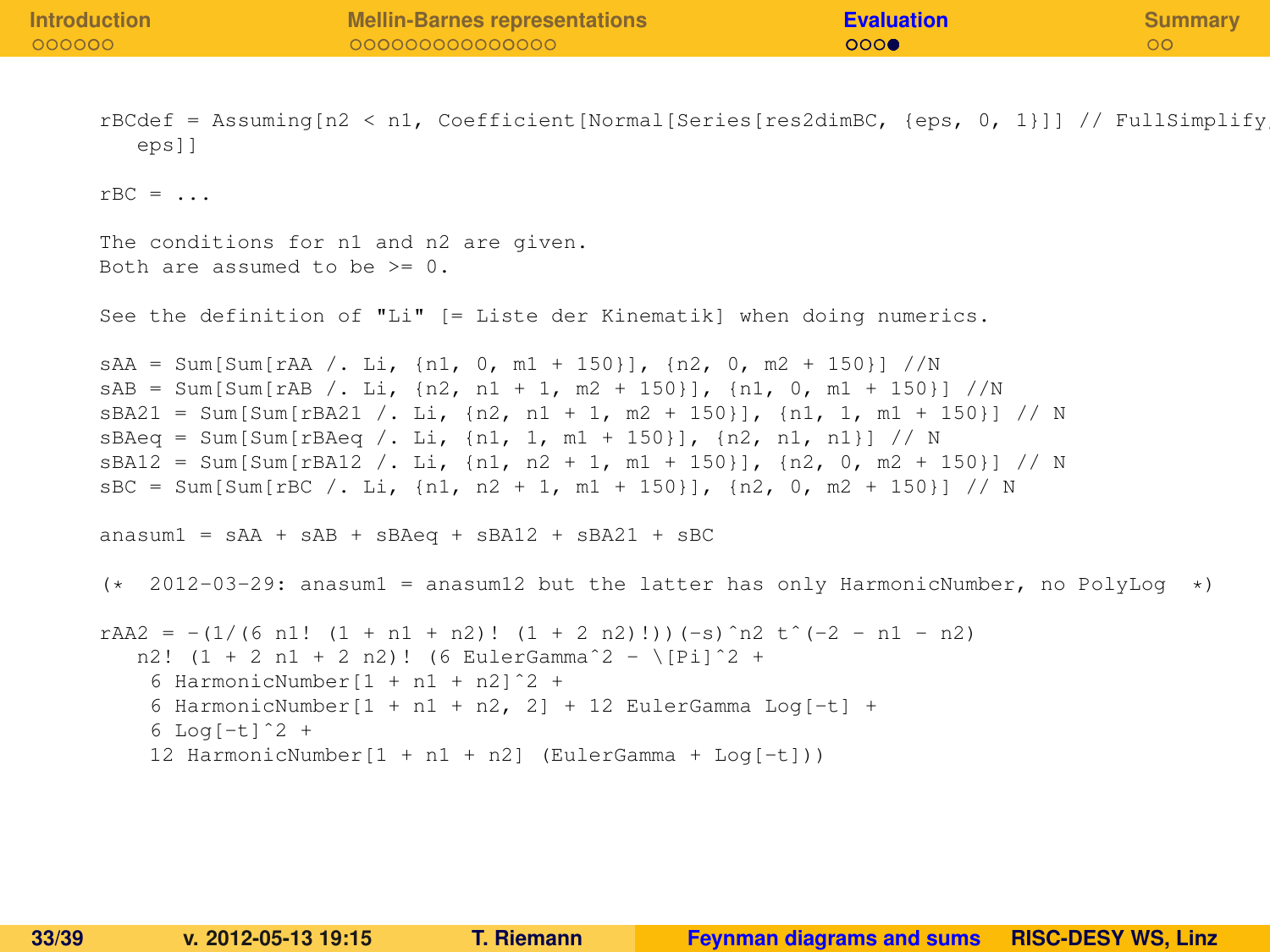| <b>Introduction</b> | <b>Mellin-Barnes representations</b>                                                                                      | <b>Evaluation</b> | <b>Summary</b> |
|---------------------|---------------------------------------------------------------------------------------------------------------------------|-------------------|----------------|
| 000000              | 00000000000000                                                                                                            | 000               | $\circ$        |
|                     |                                                                                                                           |                   |                |
|                     |                                                                                                                           |                   |                |
|                     |                                                                                                                           |                   |                |
|                     | $rAB2 = 1/(6 n1! n2! (-1 - 2 n1 + 2 n2)!) (-s) (-1 - n1 + n2)$                                                            |                   |                |
|                     | $t^(-1 - n2)$ $(-1 - n1 + n2)!$ $(-1 + 2 n2)!$ (6 EulerGamma <sup>2</sup> -                                               |                   |                |
|                     | $7 \  P_1^2^2 - 6$ HarmonicNumber $[-1 - n1 + n2]^2 -$                                                                    |                   |                |
|                     | 24 HarmonicNumber [-1 + 2 n2] 2 +                                                                                         |                   |                |
|                     | 48 HarmonicNumber [-1 + 2 n2] HarmonicNumber [-1 - 2 n1 + 2 n2] -                                                         |                   |                |
|                     | 24 HarmonicNumber $[-1 - 2 n1 + 2 n2]^2 +$                                                                                |                   |                |
|                     | 6 HarmonicNumber $[-1 - n1 + n2, 2]$ +                                                                                    |                   |                |
|                     | 24 HarmonicNumber $[-1 + 2 n2, 2]$ -                                                                                      |                   |                |
|                     | 24 HarmonicNumber $[-1 - 2 n1 + 2 n2, 2]$ -                                                                               |                   |                |
|                     | 24 HarmonicNumber [-1 + 2 n2] Log [-s] +                                                                                  |                   |                |
|                     | 24 HarmonicNumber $[-1 - 2 n1 + 2 n2]$ Log $[-s] - 6$ Log $[-s]$ <sup>2</sup> +                                           |                   |                |
|                     | 12 HarmonicNumber[                                                                                                        |                   |                |
|                     | n2] (EulerGamma + HarmonicNumber [-1 - n1 + n2] +                                                                         |                   |                |
|                     | 2 HarmonicNumber[-1 + 2 n2] -                                                                                             |                   |                |
|                     | 2 HarmonicNumber $[-1 - 2 n1 + 2 n2] +$ Log $[-s]$ ) -                                                                    |                   |                |
|                     | 12 HarmonicNumber $[-1 - n1 + n2]$ (2 HarmonicNumber $[-1 + 2 n2]$ -                                                      |                   |                |
|                     | 2 HarmonicNumber $[-1 - 2 n1 + 2 n2] +$ Log $[-s] -$ Log $[-t]$ +                                                         |                   |                |
|                     | 12 EulerGamma Log[-t] + 24 HarmonicNumber[-1 + 2 n2] Log[-t] -                                                            |                   |                |
|                     | 24 HarmonicNumber $[-1 - 2 n1 + 2 n2]$ Log $[-t] + 12$ Log $[-s]$ Log $[-t]$                                              |                   |                |
|                     |                                                                                                                           |                   |                |
| $rBA21x = $         |                                                                                                                           |                   |                |
|                     |                                                                                                                           |                   |                |
|                     | $rBAeq2 = (s^n2 (-t)^{-n2}$ (HarmonicNumber $[n2] - 2$ HarmonicNumber $[-1 + 2 n2] +$<br>$Log[-t])$ / $(n2 (1 + 2 n2) t)$ |                   |                |
|                     |                                                                                                                           |                   |                |
| $rBA12x = $         |                                                                                                                           |                   |                |
|                     |                                                                                                                           |                   |                |
| $rBA12x = $         |                                                                                                                           |                   |                |
|                     |                                                                                                                           |                   |                |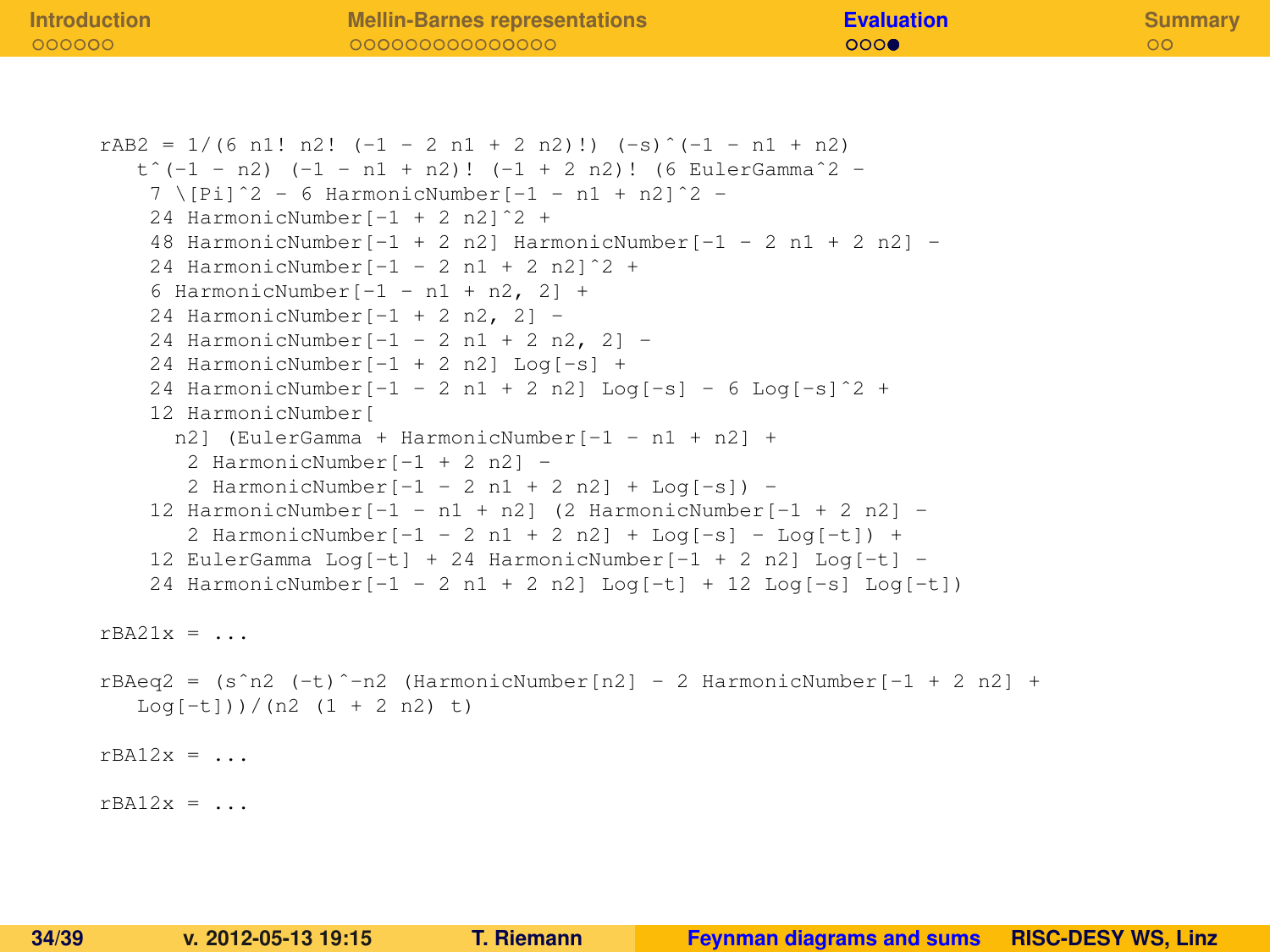| <b>Introduction</b> | <b>Mellin-Barnes representations</b>                                                                                                                       | <b>Evaluation</b> | <b>Summary</b> |
|---------------------|------------------------------------------------------------------------------------------------------------------------------------------------------------|-------------------|----------------|
| 000000              | 00000000000000                                                                                                                                             | 000               | O <sub>O</sub> |
|                     |                                                                                                                                                            |                   |                |
|                     |                                                                                                                                                            |                   |                |
|                     | $rBC2 = 1/(6 n1! (-1 + 2 n1 - 2 n2)! n2!) (-1)^{n+1} n1 + n2 s^{-1} - n2)$<br>$t^*(-1 - n1)$ $(-1 + 2 n1)!$ $(-1 + n1 - n2)!$ (6 EulerGamma <sup>2</sup> - |                   |                |
|                     | $7 \mid \text{[Pi]}^2 - 24$ HarmonicNumber $[-1 + 2 \text{ n}1]^2 -$                                                                                       |                   |                |
|                     | 24 HarmonicNumber $[-1 + 2 n1 - 2 n2]^2 +$                                                                                                                 |                   |                |
|                     | 24 HarmonicNumber [-1 + 2 n1 - 2 n2] HarmonicNumber [-1 + n1 -                                                                                             |                   |                |
|                     | $n21 - 6$ HarmonicNumber[-1 + n1 - n2] <sup>2</sup> +                                                                                                      |                   |                |
|                     | 24 HarmonicNumber $[-1 + 2 n1, 2] =$                                                                                                                       |                   |                |
|                     | 24 HarmonicNumber $[-1 + 2 n1 - 2 n2, 2]$ +                                                                                                                |                   |                |
|                     | 6 HarmonicNumber[-1 + n1 - n2, 2] +                                                                                                                        |                   |                |
|                     | 24 HarmonicNumber $[-1 + 2 n1 - 2 n2]$ Log $[-s]$ -                                                                                                        |                   |                |
|                     | 12 HarmonicNumber $[-1 + n1 - n2]$ Log $[-s]$ - 6 Log $[-s]$ 2 +                                                                                           |                   |                |
|                     | 12 HarmonicNumber [n1] (EulerGamma + 2 HarmonicNumber [-1 + 2 n1] -                                                                                        |                   |                |
|                     | 2 HarmonicNumber[-1 + 2 n1 - 2 n2] +                                                                                                                       |                   |                |
|                     | HarmonicNumber $[-1 + n1 - n2] +$ Log $[-s]$ ) +                                                                                                           |                   |                |
|                     | 12 EulerGamma Log[-t] -                                                                                                                                    |                   |                |
|                     | 24 HarmonicNumber $[-1 + 2 n1 - 2 n2]$ Log $[-t]$ +                                                                                                        |                   |                |
|                     | 12 HarmonicNumber $[-1 + n1 - n2]$ Log $[-t] + 12$ Log $[-s]$ Log $[-t] +$                                                                                 |                   |                |
|                     | 24 HarmonicNumber [-1 + 2 n1] (2 HarmonicNumber [-1 + 2 n1 - 2 n2] -                                                                                       |                   |                |
|                     | $HarmonicNumber[-1 + n1 - n2] - Log[-s] + Log[-t])$                                                                                                        |                   |                |
| $m1 = m2 = 3$       |                                                                                                                                                            |                   |                |
|                     |                                                                                                                                                            |                   |                |
|                     | $sAA2 = Sum[Sum[raA2 /. Li, {n1, 0, m1 + 150}], {n2, 0, m2 + 150}] / N$                                                                                    |                   | $= -0.199921$  |
|                     | $sAB2 = Sum[Sum[rAB2 / Li, {n2, n1 + 1, m2 + 150}].$ $\{n1, 0, m1 + 150\}] / N$                                                                            |                   | $= -0.51828$   |

```
sBA21x = Sum[Sum[rBA21x / Li, {n2, n1 + 1, m2 + 150}], {n1, 1, m1 + 150}] // N = -0.00022
sBAeq2 = Sum[Sum[rBAeqx / L.i, {n1, n1 + 150}], {n2, n1, n1}] // N = 0.00275sBA12x = Sum[Sum[rsA12x / Li, {n1, n2 + 1, m1 + 150}], {n2, 0, m2 + 150}] // N = -0.06865
sBC2 = Sum[Sum[rBC2 /. Li, {n1, n2 + 1, m1 + 150}], {n2, 0, m2 + 150}] // N = 0.51828
```
 $ansum12 = sAA2 + sABA + sBAeq2 + sBA12x + sBA21x + sBC2$  = -0.26605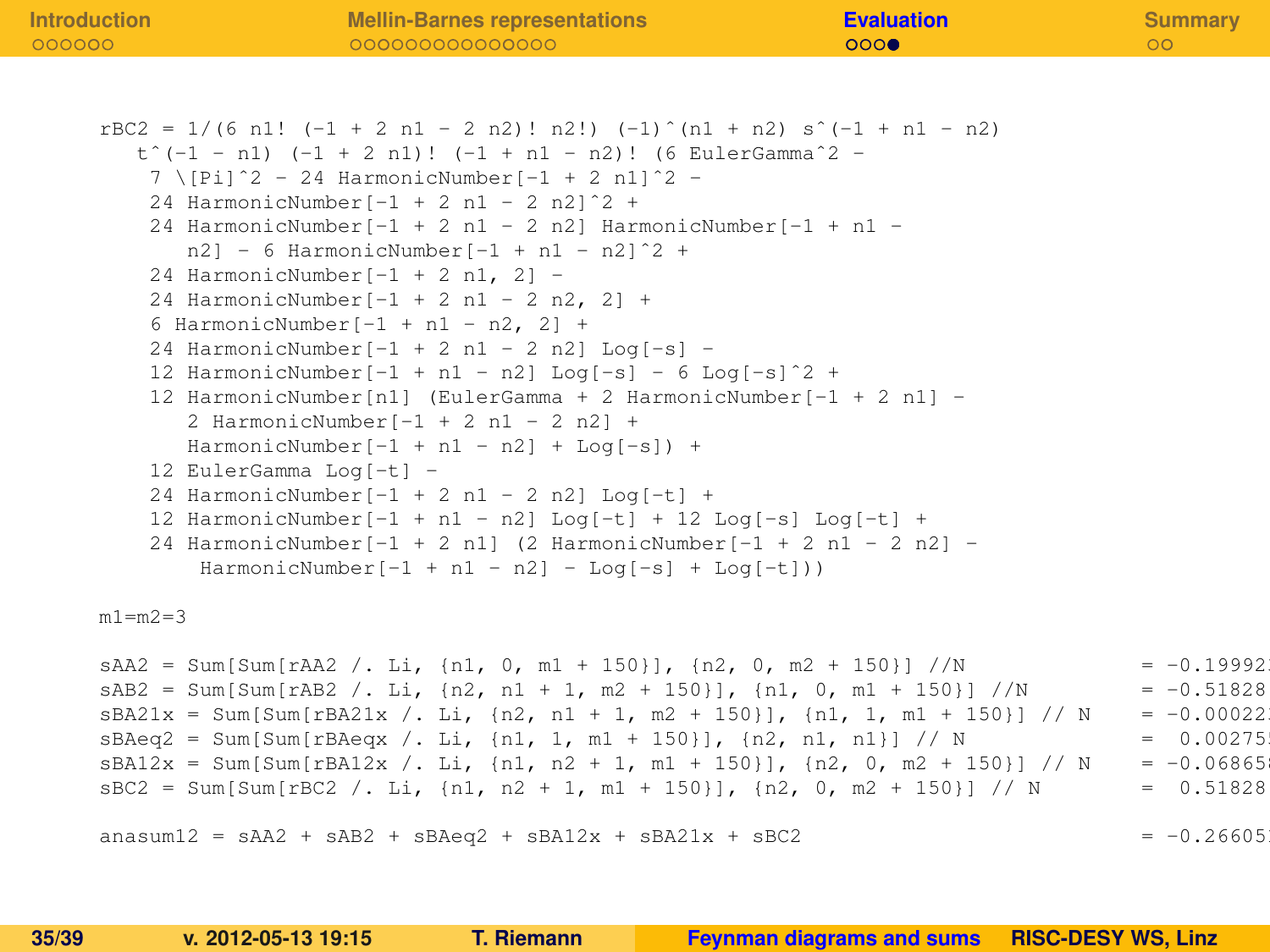| <b>Introduction</b> | Mellin-Barnes representations | <b>Evaluation</b> | Summary |
|---------------------|-------------------------------|-------------------|---------|
| 000000              | 000000000000000               | 000               |         |

 $B_1(s, t) = \text{ansum12 } + \text{1-dim. sum}$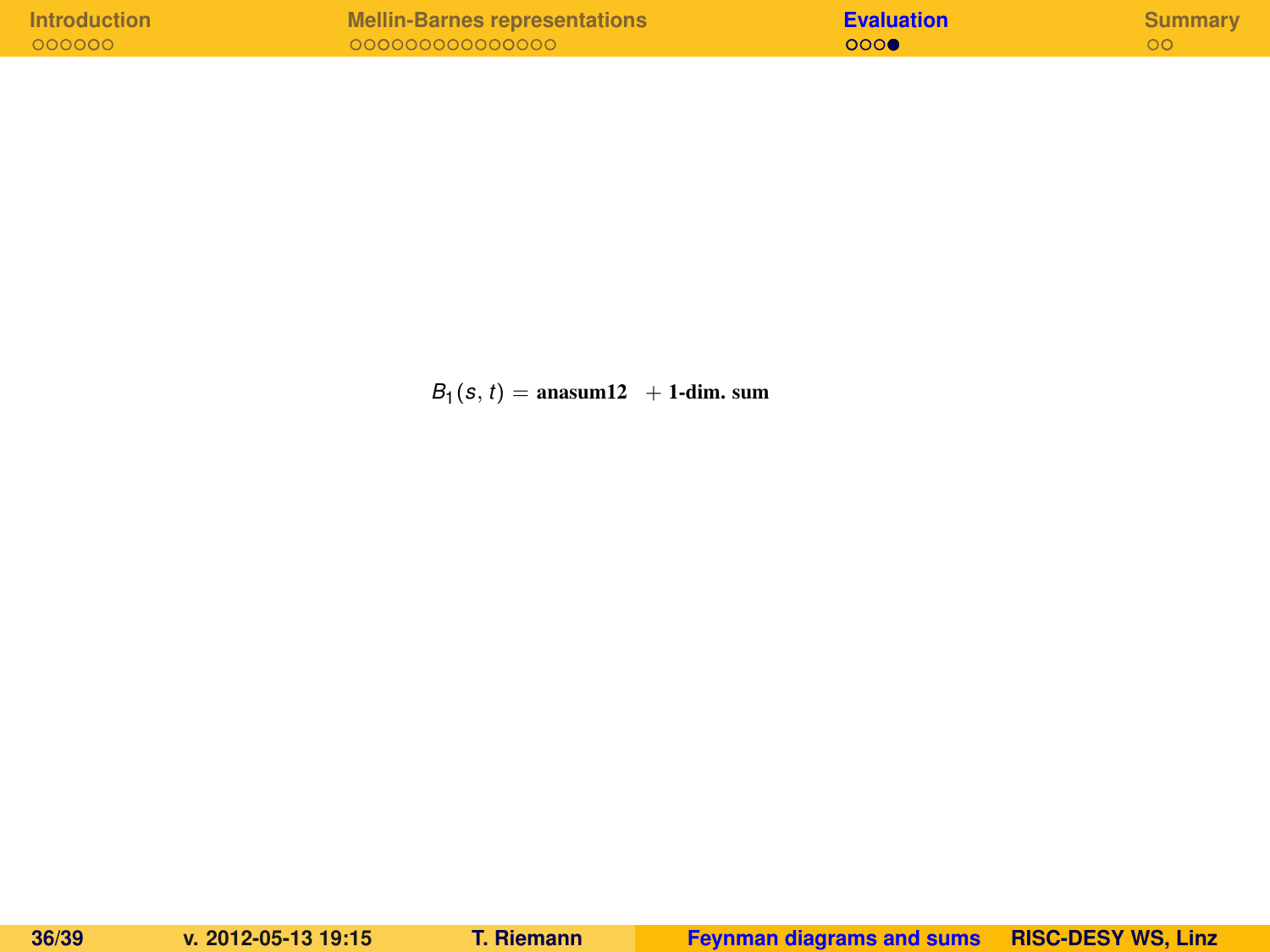**Summary**

Although for the QED 1-loop box we know the result, it would be interesting to get it via summation techniques

**This would allow an algorithmic solution with useful properties:**

- only one diagram per calculation no coupled system of equations
- derivations are relatively simple
- <span id="page-36-0"></span>• generalization to higher loop problems – in principle – easy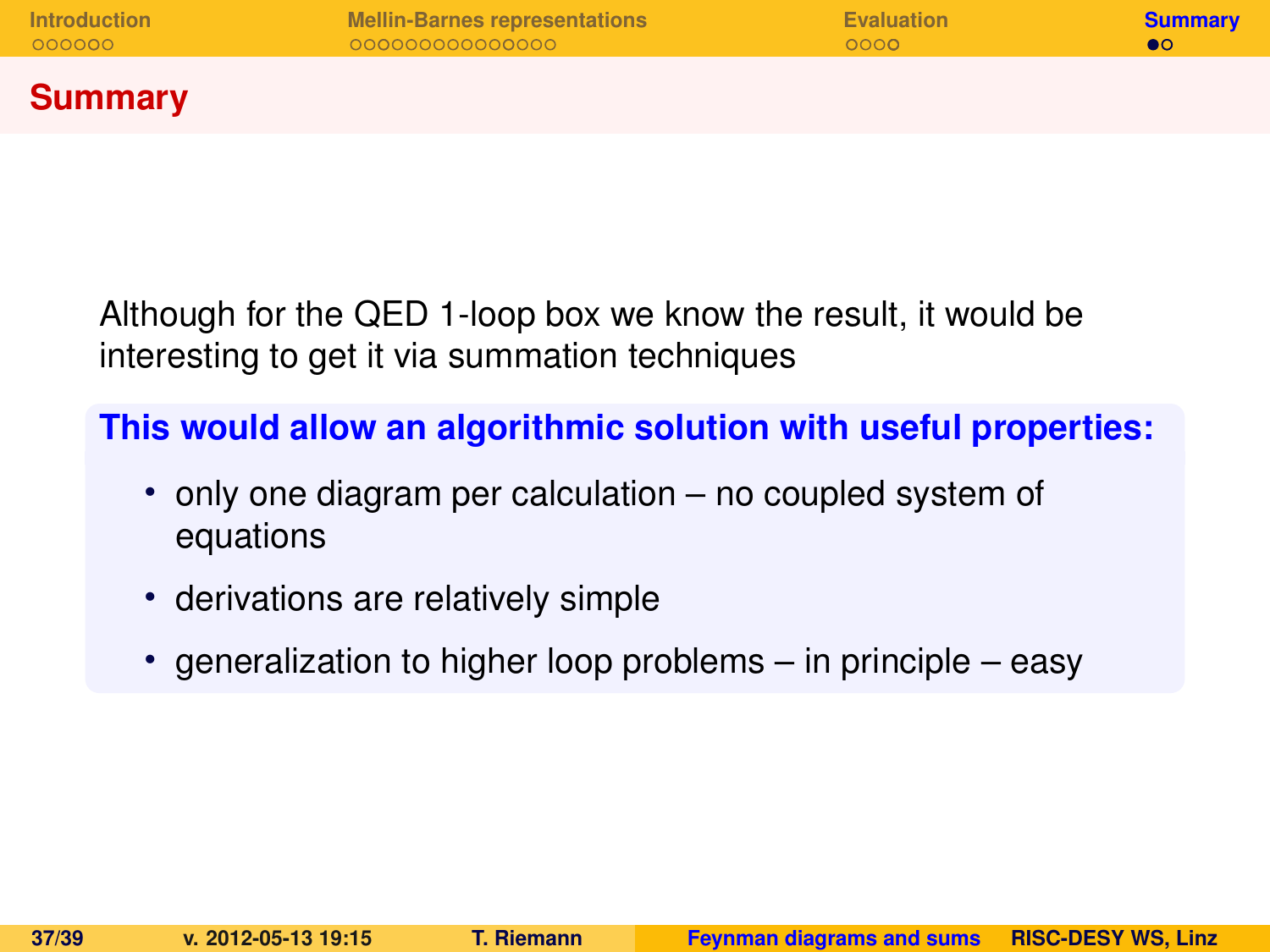| <b>Introduction</b> | <b>Mellin-Barnes representations</b> | <b>Evaluation</b> | <b>Summary</b> |
|---------------------|--------------------------------------|-------------------|----------------|
| 000000              | 000000000000000                      | 0000              |                |
| References I        |                                      |                   |                |

<span id="page-37-0"></span>

<span id="page-37-5"></span><span id="page-37-4"></span><span id="page-37-3"></span><span id="page-37-2"></span><span id="page-37-1"></span>

| Ē | G. 't Hooft, M. Veltman, Scalar One Loop Integrals, Nucl. Phys. B153 (1979) 365-401.<br>$doi:10.1016/0550-3213(79)90605-9.$                                                                                                                                                                              |
|---|----------------------------------------------------------------------------------------------------------------------------------------------------------------------------------------------------------------------------------------------------------------------------------------------------------|
| F | G. Passarino, M. Veltman, One loop corrections for $e^+e^-$ annihilation into $\mu^+\mu^-$ in the Weinberg model,<br>Nucl. Phys. B160 (1979) 151.<br>$doi:10.1016/0550-3213(79)90234-7.$                                                                                                                 |
| F | J. Fleischer, J. Gluza, A. Lorca, T. Riemann, First order radiative corrections to Bhabha scattering in d<br>dimensions, Eur.J.Phys. 48 (2006) 35-52.<br>arXiv:hep-ph/0606210.doi:10.1140/epjc/s10052-006-0008-6.                                                                                        |
| F | R. Bonciani, A. Ferroglia, P. Mastrolia, E. Remiddi, J. van der Bij, Planar box diagram for the (N(F) = 1) two<br>loop QED virtual corrections to Bhabha scattering, Nucl.Phys. B681 (2004) 261–291.<br>$arXiv:hep-ph/0310333$ .<br>doi:10.1016/j.nuclphysb.2004.08.003.10.1016/j.nuclphysb.2004.08.003. |
| ĥ | J. Fleischer, F. Jegerlehner, O. Tarasov, A New hypergeometric representation of one loop scalar integrals in<br>d dimensions, Nucl. Phys. B672 (2003) 303-328.<br>arXiv:hep-ph/0307113.doi:10.1016/j.nuclphysb.2003.09.004.                                                                             |
| F | T. Gehrmann, E. Remiddi, Two loop master integrals for $\gamma^* \to 3$ jets: The Planar topologies, Nucl. Phys.<br>B601 (2001) 248-286.<br>arXiv:hep-ph/0008287.doi:10.1016/S0550-3213(01)00057-8.                                                                                                      |